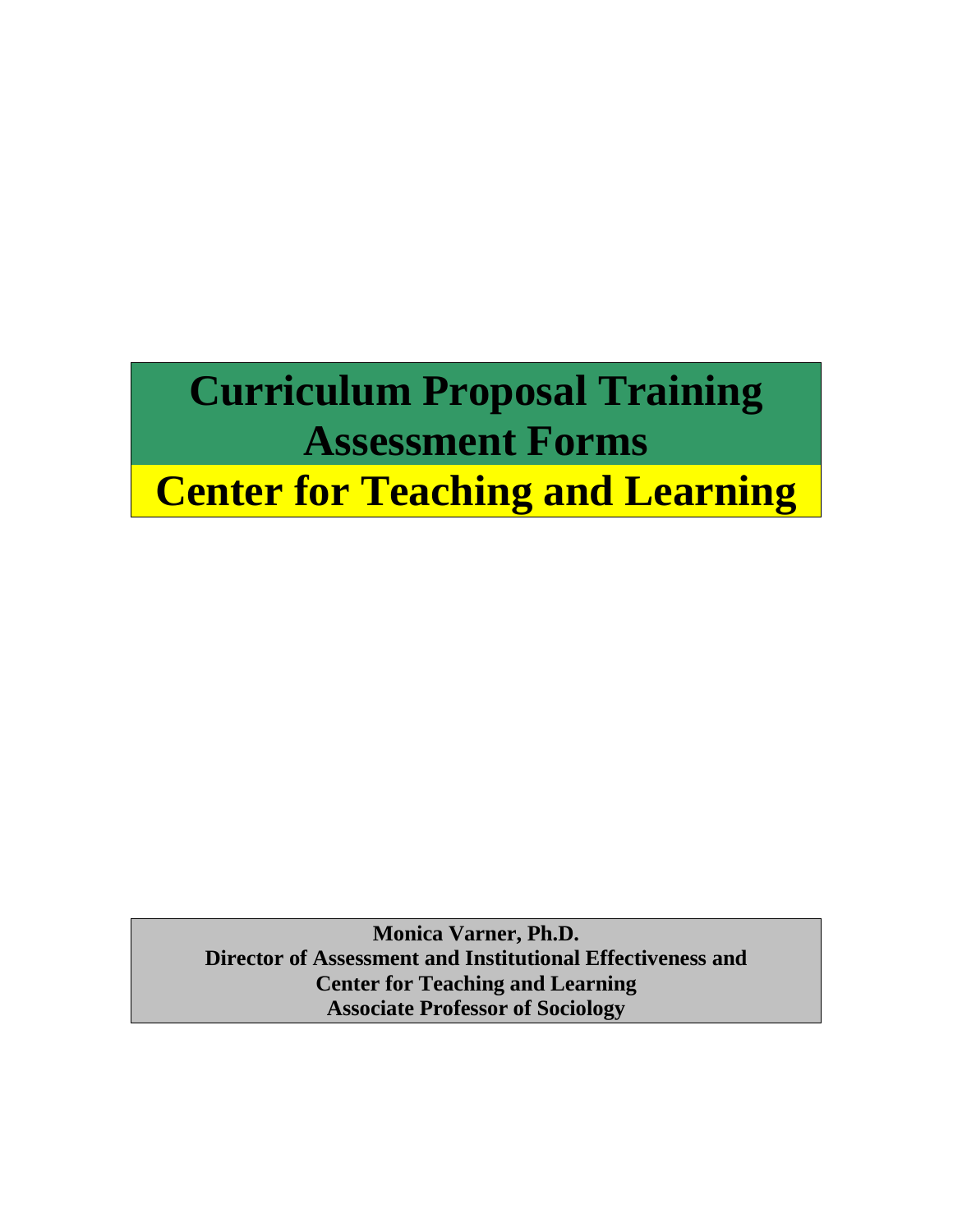# **Curriculum Proposal Training**

**Assessment Forms**

# **Center for Teaching and Learning**

**Contents:**

- **Section I Rationale for Changes**
- **Section II Cosmetic Course Change**
- **Section III Course Deletion**

**Section IV Course Change Course Change Example**

- **Section V General Education Course Addition General Education Course Addition Example**
- **Section VI Course Addition Course Addition Example**
- **Section VII Proposal for Change in Program Proposal for Change in Program Example Change in Program Assessment Plan**
- **Section VIII Proposal for New Program Proposal for New Program Example Proposal for New Program Assessment Plan**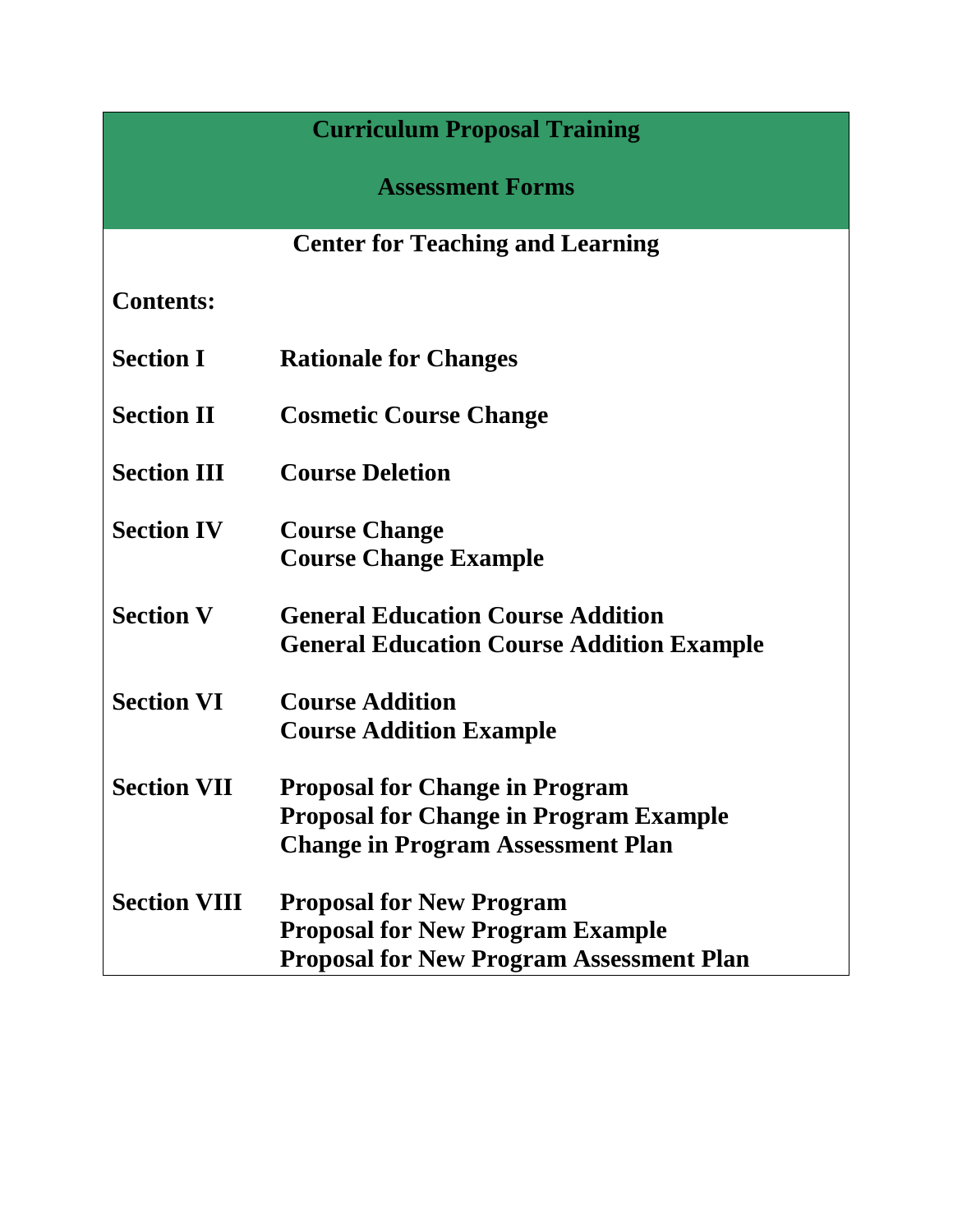# **Curriculum Proposals**

# **Assessment Forms**

# **Institutional Culture of Assessment**

# **Student Learning: Primary**

**"I'll argue that most assessment efforts have resulted in little learning improvement because they have been implemented without a clear vision of what "higher" or "deeper" learning is and without understanding of how assessment can promote such learning."**

**(Angelo, 1999: 59-60)**

**"Though accountability matters, learning still matters most." (Angelo, 1999: 59)** 

**Course grades are considered an indirect measure. "Indirect evidence provides signs that students are probably learning, but the evidence of exactly what they are learning is less clear and less convincing." (Suskie, 2004, p. 95).**

# **External Stakeholders: Secondary**

**I. Revisions of Criteria and Procedures for Establishing New Certificate and Degree Programs and Organizational Units, ADHE, page 5.11.16**

**Section 4: Assessment and Evaluation**

**"An assessment plan must be in place to evaluate faculty performance and student achievement."**

**Section 5: Programs Requiring Accreditation, Licensure or Certification**

**"Certificate and degree programs designed to prepare students for professional licensure must meet all standards and requirements of the accrediting or approval agencies."**

# **II. 2008 ADHE guidelines under Existing Academic Program Review Process, pages 7-3**

**#3: "The institutions will complete a self-study that is reviewed by the program consultants. Components of the self-study will include, but not be limited to, information related to: program need/demand, curriculum, faculty, resources, course delivery methods, student outcomes, and recent/planned program improvements."**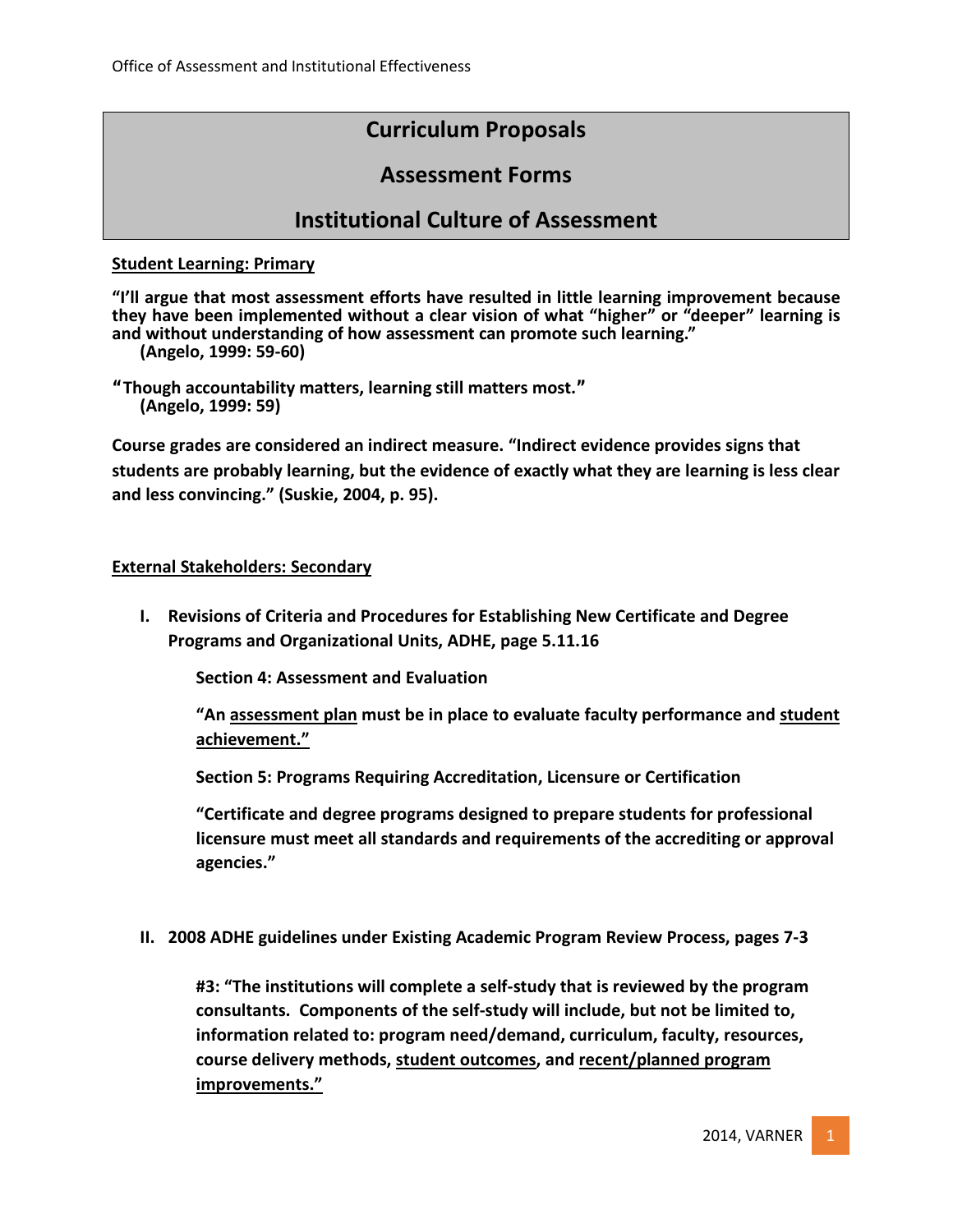**III. Assurance Section: Report of a comprehensive evaluation visit to Arkansas Tech University, March 14-16, 2011 for The Higher Learning Commission, a Commission of the North Central Association of Colleges and Schools. (HLC, May 9, 2011)**

**Team Recommendations for the Statement of Affiliation Status, Team Recommendation: 2020-2011**

- **A. Recommendations for General Education and Assessment: "collect and analyze assessment results that can lead to insights, observations, and recommendations, care should be taken to give the Committee a voice and a formal process for conveying to the campus insights and recommendations for improving learning in general education." (page 4)**
- **B. "State guidelines for academic program review ensure that program-level assessment is described but these guidelines do not specifically require the assessment of student learning" (NOTE: See 2008 ADHE Guidelines). "The efforts being made by ATU to create a strong culture of assessment could be better supported by revision of (ADHE) guidelines or by providing clear institutional requirements regarding the inclusion in program reviews of information about how specific student learning outcomes are addressed and assessed in curriculum." (page 5)**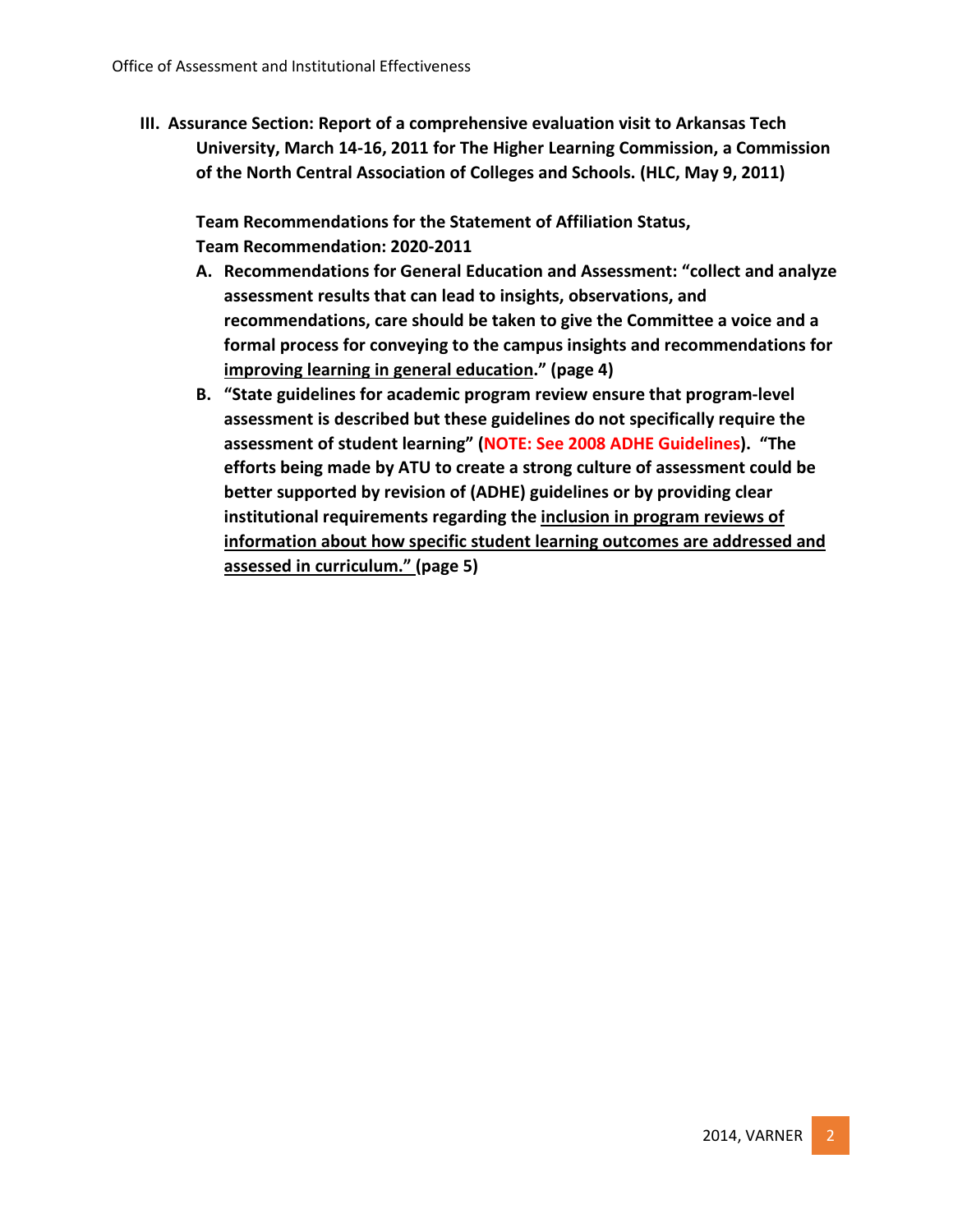#### **Cosmetic Course Change**

#### **Assessment Form**

# **Our Mission**

Arkansas Tech University, a state-supported institution of higher education, is dedicated to nurturing scholastic development, integrity, and professionalism. The University offers a wide range of traditional and innovative programs which provide a solid educational foundation for life-long learning to a diverse community of learners.

- a. If this course is mandated by an accrediting or certifying agency, include the directive. If not, state not applicable.
- b. Explain the rationale for the cosmetic course change.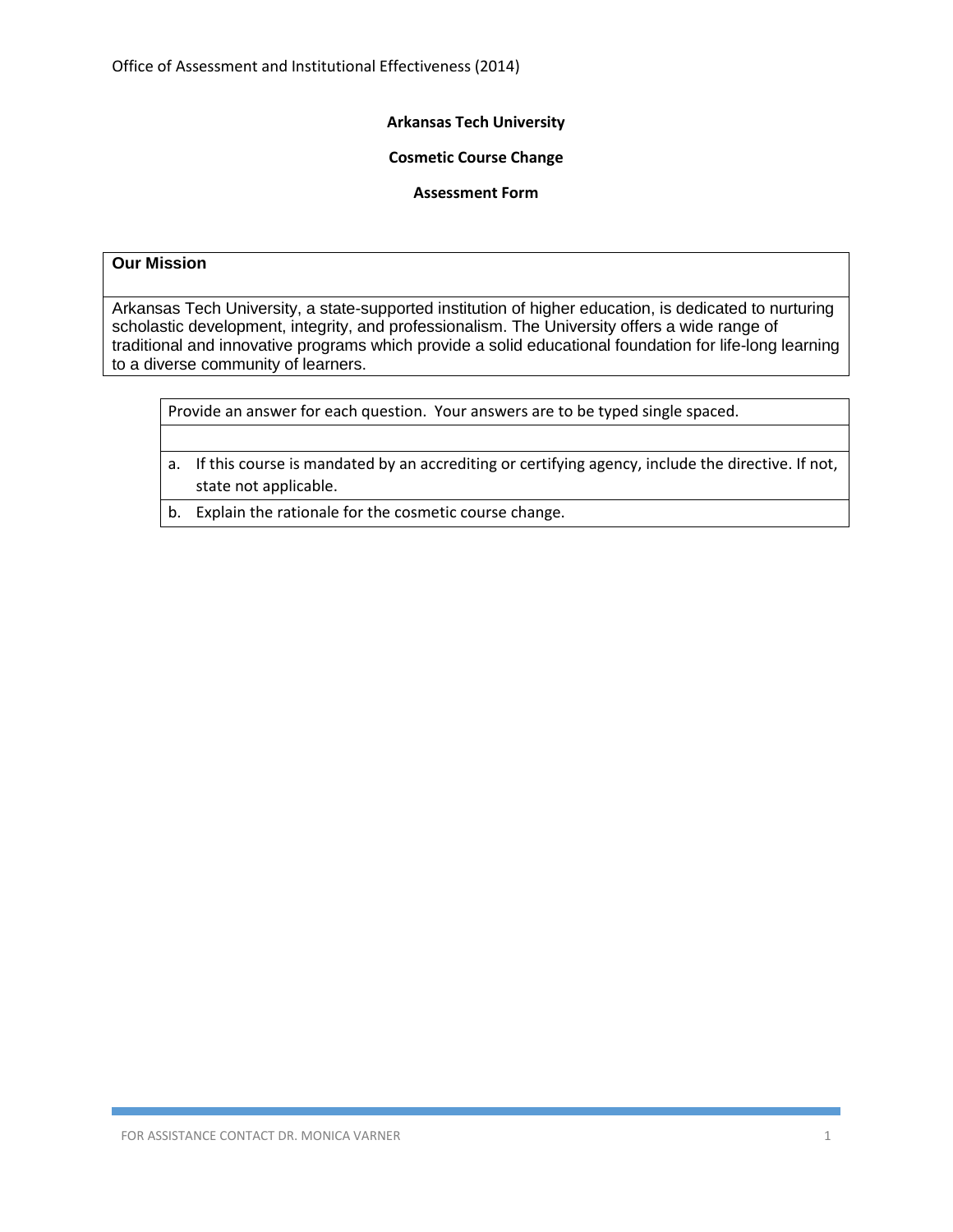### **Course Deletion**

#### **Assessment Form**

#### **Our Mission**

Arkansas Tech University, a state-supported institution of higher education, is dedicated to nurturing scholastic development, integrity, and professionalism. The University offers a wide range of traditional and innovative programs which provide a solid educational foundation for life-long learning to a diverse community of learners.

- a. If this course is mandated by an accrediting or certifying agency, include the directive. If not, state not applicable.
- b. Explain the rationale for the course deletion.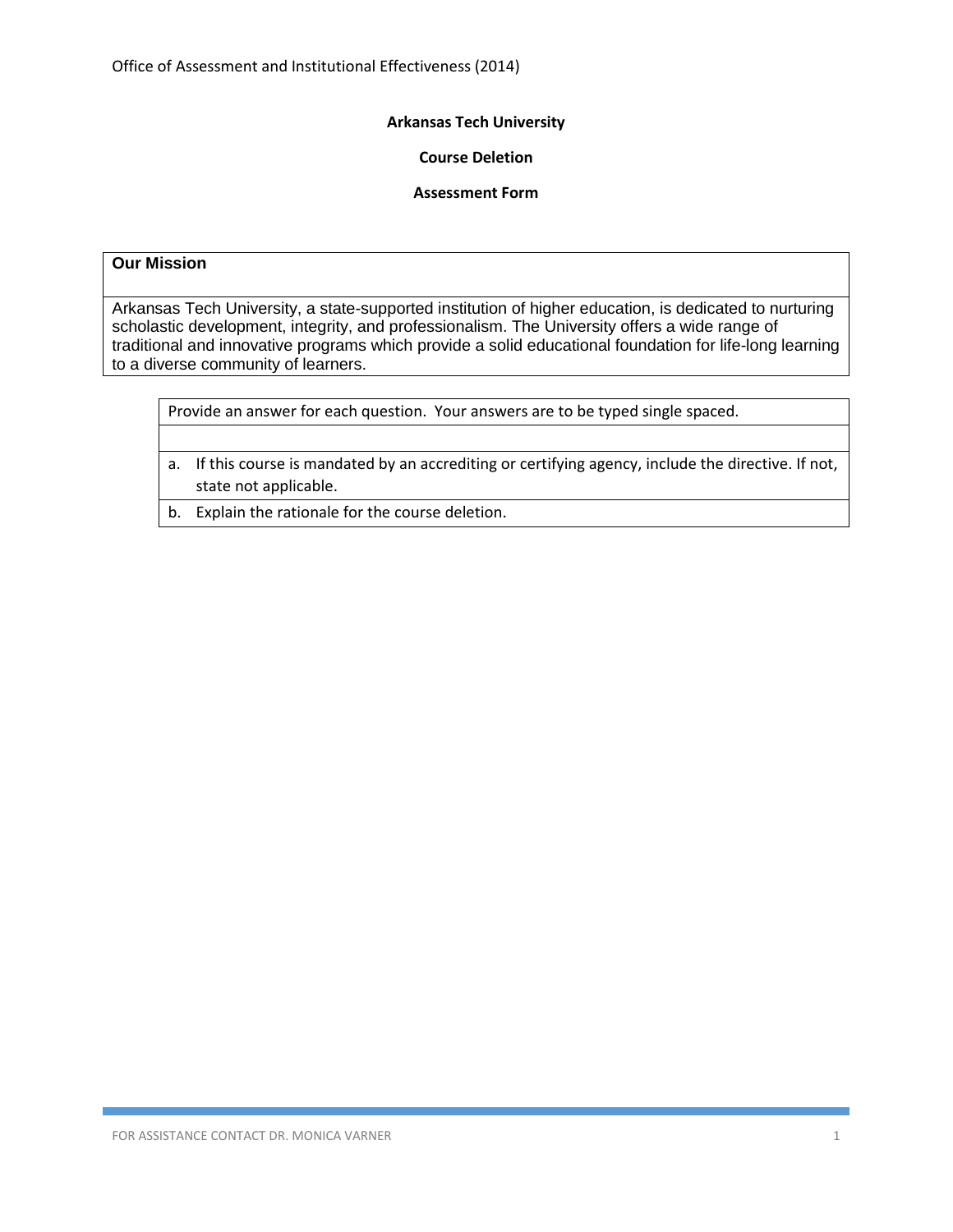### **Course Change**

### **Assessment Form**

### **Our Mission**

|  | Provide an answer for each question. Your answers are to be typed single spaced. |
|--|----------------------------------------------------------------------------------|
|--|----------------------------------------------------------------------------------|

- a. If this course is mandated by an accrediting or certifying agency, include the directive. If not, state not applicable.
- b. Provide an example or examples of student learning assessment evidence which supports the course change.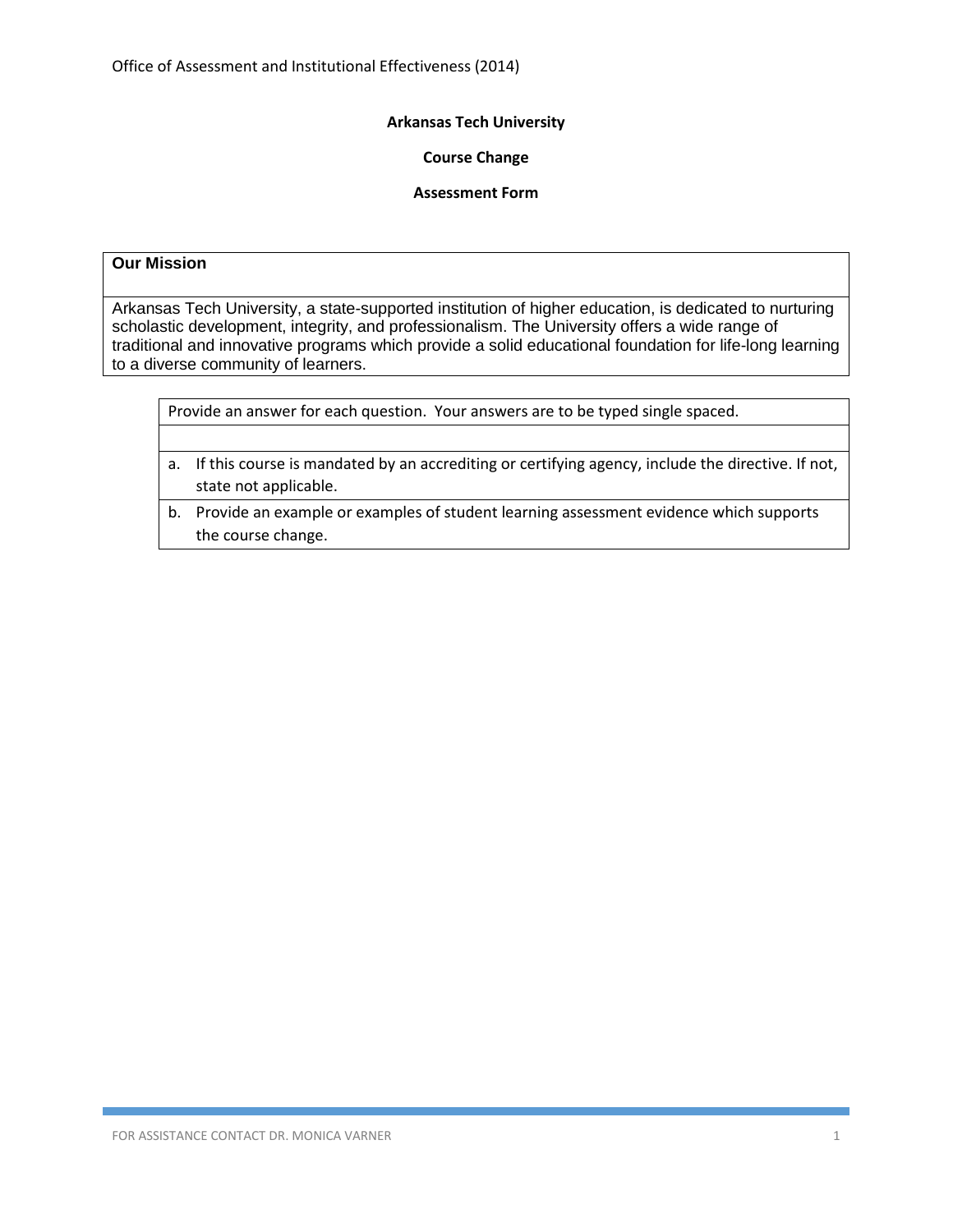### **Course Change**

### **Assessment Form**

# **Our Mission**

Arkansas Tech University, a state-supported institution of higher education, is dedicated to nurturing scholastic development, integrity, and professionalism. The University offers a wide range of traditional and innovative programs which provide a solid educational foundation for life-long learning to a diverse community of learners.

- a. If this course is mandated by an accrediting or certifying agency, include the directive. If not, state not applicable. Not Applicable
- b. Provide an example or examples of student learning assessment evidence which supports the course change. SOC 1003, Introductory Sociology, in 2012 academic cycle has the fourth highest DFWI rate for the university and underrepresented students, as well as having one of the highest DFWI rates for first generation college students and low income students. Due to the assessment results, it is recommended that co-requisite sections be established for high risk students. It is recommended that student's receiving an 18 or lower on ACT Reading be provided the option to complete SOC 1003/Read 0103. The course change will allow students to complete Read 0103 as a discipline specific course. Students will complete reading assignments in Sociology which align with SOC 1003, this format will continue to progress students towards a degree.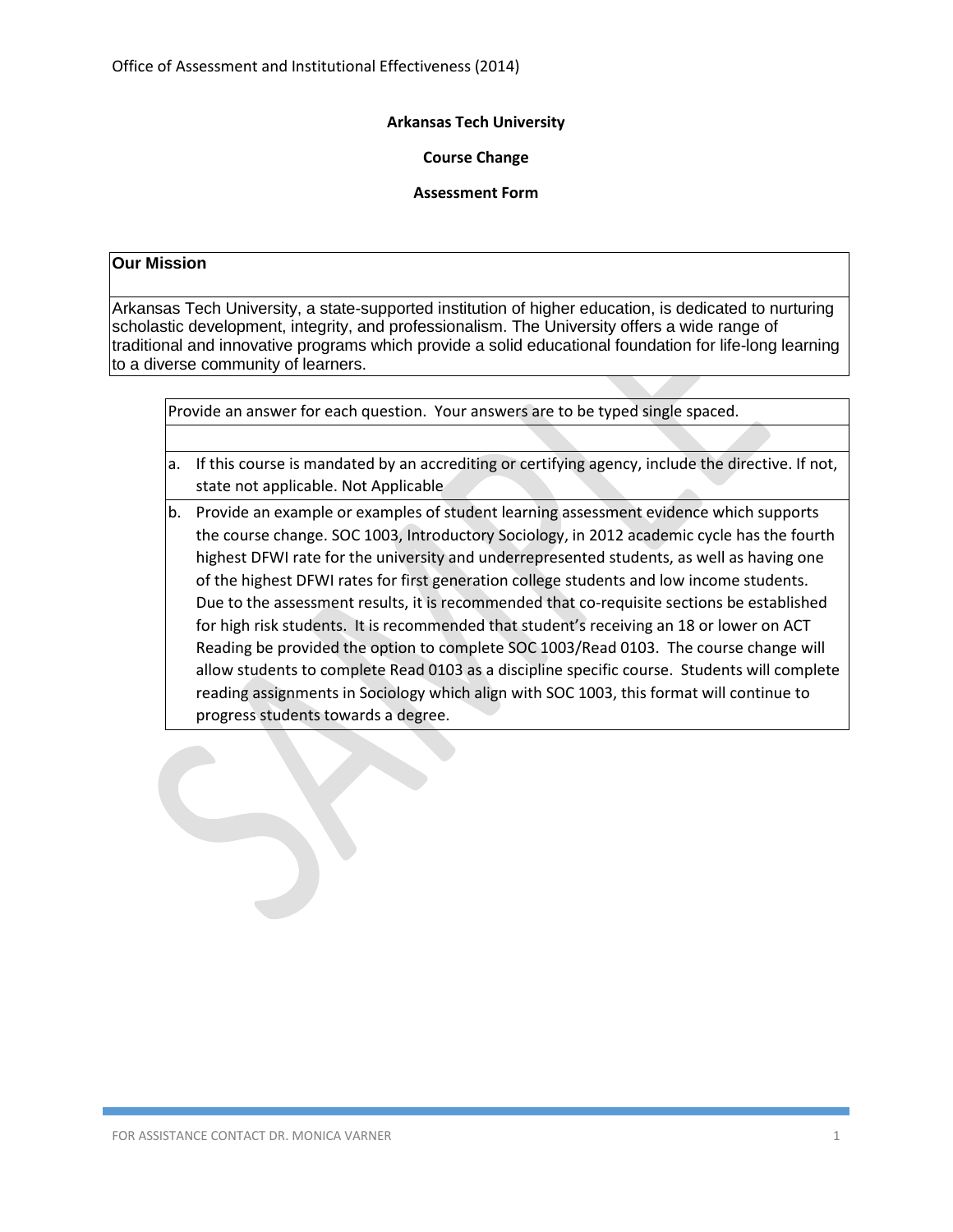### **General Education Course Addition Assessment Form**

### **Our Mission**

Arkansas Tech University, a state-supported institution of higher education, is dedicated to nurturing scholastic development, integrity, and professionalism. The University offers a wide range of traditional and innovative programs which provide a solid educational foundation for life-long learning to a diverse community of learners.

| a. How does this course fit with the university mission? |  |  |
|----------------------------------------------------------|--|--|
|                                                          |  |  |

- b. How does this course align with the General Education Program?
- c. If this course is mandated by an accrediting or certifying agency, include the directive. If not, state not applicable.
- d. Provide up to three or four General Education student learning outcomes students will achieve after completing this course.
- e. What assessment tool or measure will you use to assess General Education student learning?
- f. What will students demonstrate, represent, or produce to provide evidence of their discipline specific and General Education learning outcomes?
- g. Provide an example or examples of student learning assessment evidence which supports the addition of this General Education course?
- h. How does this General Education course fit in the current state of General Education courses? Include Arkansas educational institution comparisons.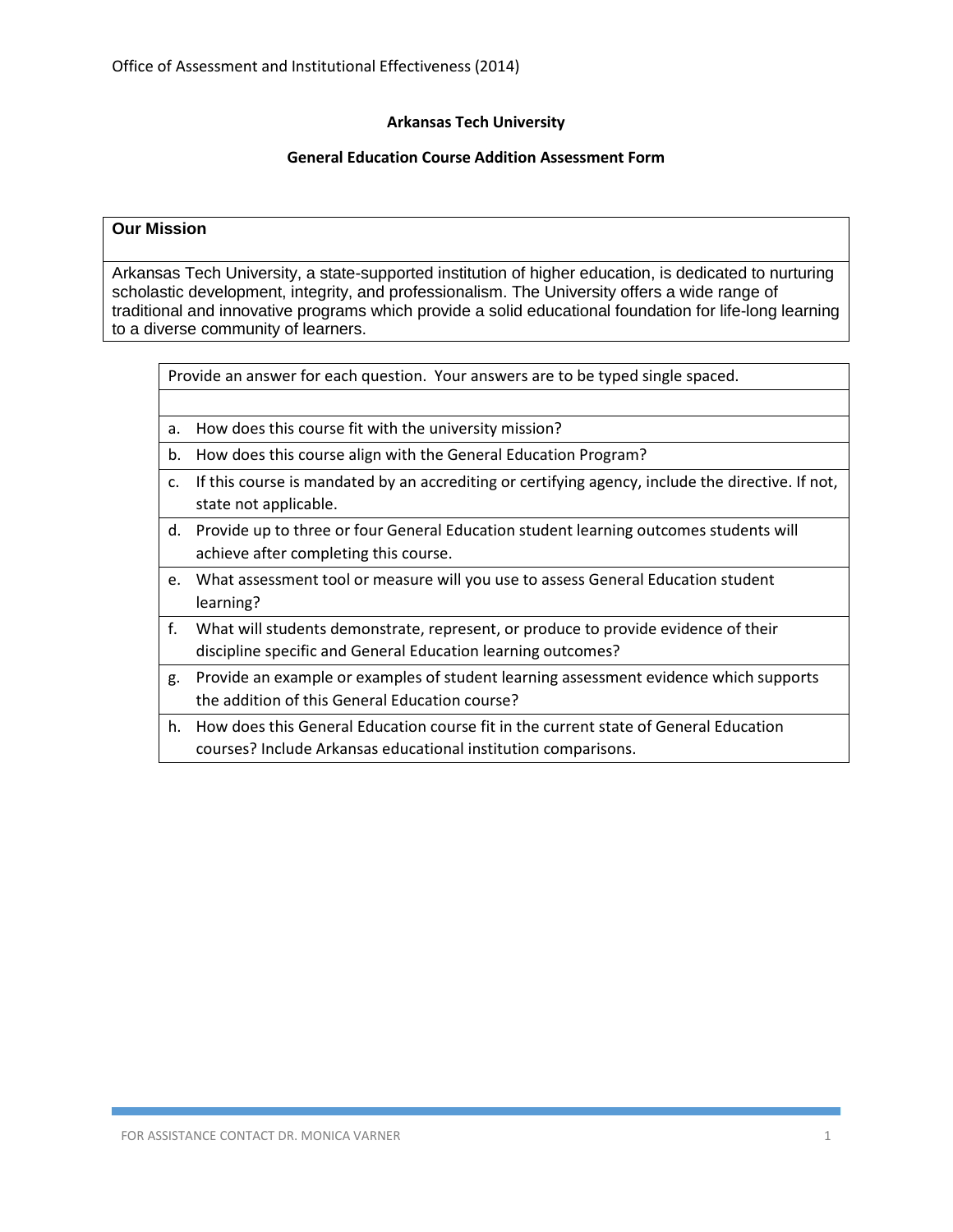# **General Education Course Addition Assessment Form**

# **Our Mission**

|    | Provide an answer for each question. Your answers are to be typed single spaced.                                                                                                                                                                                                                                                                                                                                                                                                                                                                                                                                                                                                          |
|----|-------------------------------------------------------------------------------------------------------------------------------------------------------------------------------------------------------------------------------------------------------------------------------------------------------------------------------------------------------------------------------------------------------------------------------------------------------------------------------------------------------------------------------------------------------------------------------------------------------------------------------------------------------------------------------------------|
|    |                                                                                                                                                                                                                                                                                                                                                                                                                                                                                                                                                                                                                                                                                           |
| a. | How does this course fit with the university mission? MATH 2163 Introduction to Statistical<br>Methods aligns with the university mission by advancing "scholastic development" in<br>statistics and enhances the "educational foundation for life-long learning" in an evidence<br>based society.                                                                                                                                                                                                                                                                                                                                                                                        |
| b. | How does this course align with the General Education Program? MATH 2163 aligns with<br>General Education Goal #1, Apply Scientific and Quantitative Reasoning. This course<br>specifically addresses criteria for both scientific and quantitative reasoning. This course can<br>presently be substituted for MATH 1003 and MATH 1113. Adding it to the General<br>Education curriculum will provide students a formative learning math alternative which will<br>prepare them for their discipline specific statistics/quantitative analysis course and advance<br>their knowledge in statistics for the preparation of graduate school or application in their<br>field of employment. |
| c. | If this course is mandated by an accrediting or certifying agency, include the directive. If not,<br>state not applicable. Not Applicable.                                                                                                                                                                                                                                                                                                                                                                                                                                                                                                                                                |
| d. | Provide up to three or four General Education student learning outcomes students will<br>achieve after completing this course. (1) Students will formulate a hypothesis of a testable<br>expectation about an empirical reality. (2) Students will design a simple random sample and<br>systematic sampling mechanism. (3) Students will perform statistical calculations to<br>determine the observed statistical significance between groups.                                                                                                                                                                                                                                           |
| e. | What assessment tool or measure will you use to assess General Education student<br>learning? (1) research design process, (2) case study analysis, and (3) comprehensive final<br>exam.                                                                                                                                                                                                                                                                                                                                                                                                                                                                                                  |
| f. | What will students demonstrate, represent, or produce to provide evidence of their<br>discipline specific and General Education learning outcomes? Students will acquire<br>introductory statistical knowledge which can be applied to quantitative methods in<br>business, social sciences, health sciences, and other related areas. MATH 2163 aligns with<br>General Education Goal 1 and will enhance students learning in scientific and quantitative<br>reasoning.                                                                                                                                                                                                                  |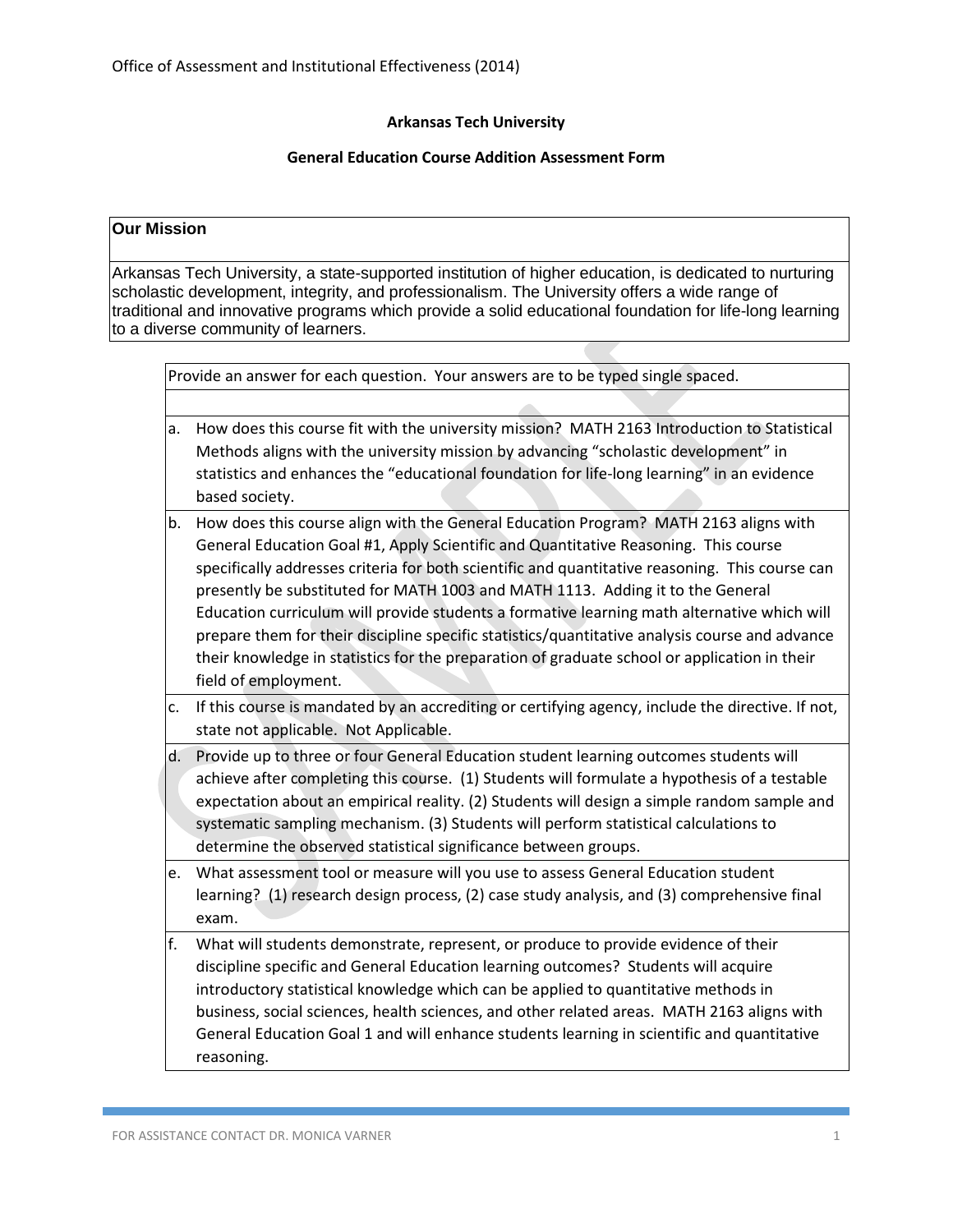- g. Provide an example or examples of student learning assessment evidence which supports the addition of this General Education course? Students who completed MATH 1113 in 2012 had the highest DFWI rate of all gateway courses. MATH 1113 had the fourth largest enrollment and the highest DFWI headcount rate in comparison to other gateway courses. Students from an ethnic and racial background who enrolled in MATH 1113 have a higher DFWI rate in comparison to Caucasian and mixed race.
- h. How does this General Education course fit in the current state of General Education courses? Include Arkansas educational institution comparisons. The ADHE Arkansas Course Transfer System – ACTS course index number is MATH 2103 Introduction to Statistics and MATH 2163 Introduction to Statistical Methods aligns with the ACTS course index.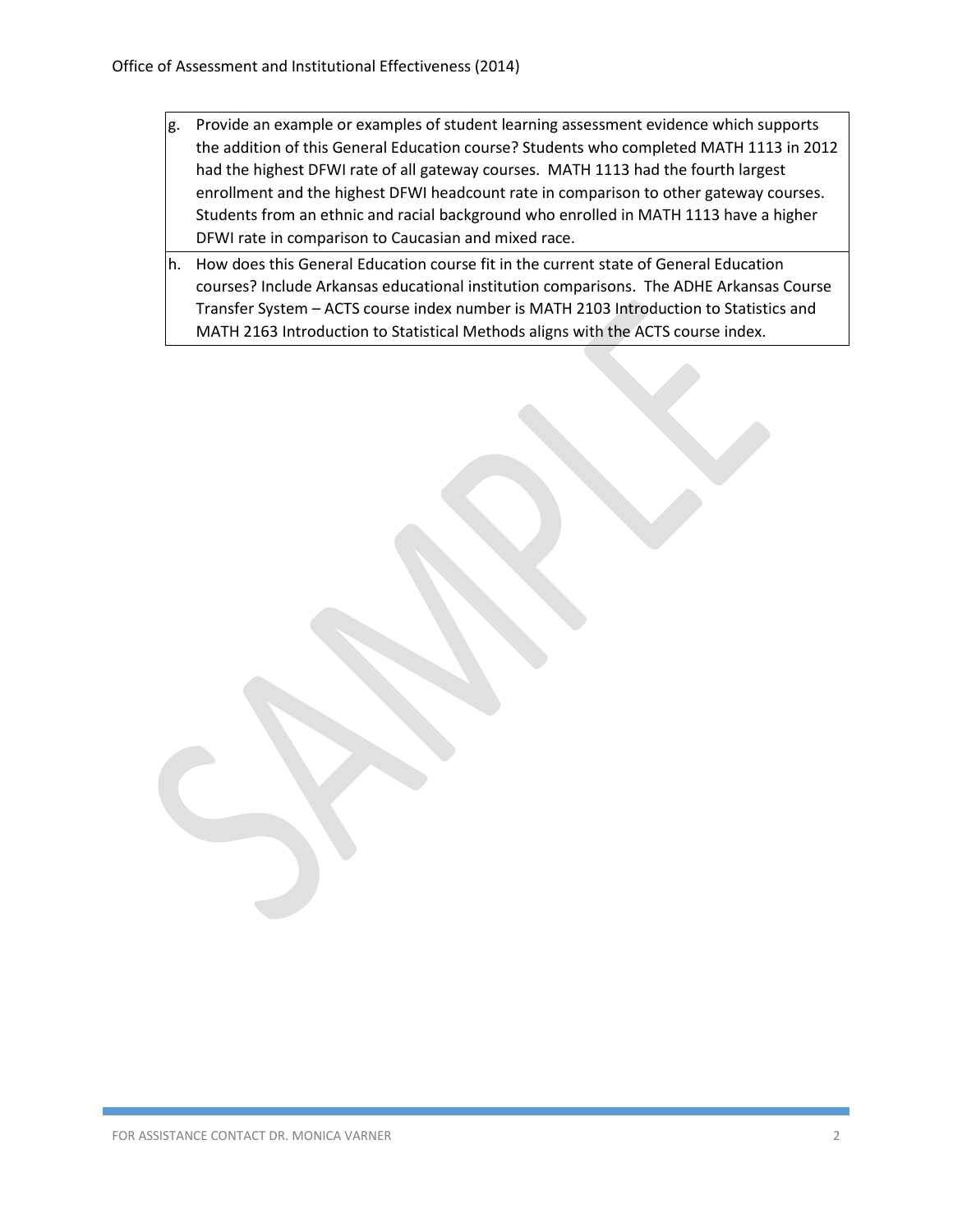### **Course Addition**

# **Assessment Form**

# **Our Mission**

|                | Provide an answer for each question. Your answers are to be typed single spaced.                                                                                                                                                                               |
|----------------|----------------------------------------------------------------------------------------------------------------------------------------------------------------------------------------------------------------------------------------------------------------|
|                |                                                                                                                                                                                                                                                                |
| а.             | How does this course fit with the university mission?                                                                                                                                                                                                          |
| b.             | If this course is mandated by an accrediting or certifying agency, include the directive. If not,<br>state not applicable.                                                                                                                                     |
| $\mathsf{C}$ . | Provide up to three student learning outcomes students will achieve after completing this<br>course?                                                                                                                                                           |
| d.             | What assessment tool or measure will you use to assess student learning?                                                                                                                                                                                       |
|                | e. What will students demonstrate, represent, or produce to provide evidence of their<br>learning?                                                                                                                                                             |
| f.             | Provide an example or examples of student learning assessment evidence which supports<br>the addition of this course.                                                                                                                                          |
| g.             | How does this course fit in the current state of the discipline? Include Arkansas institutional<br>comparisons. If Arkansas educational institutions do not have the course or program<br>provide comparative examples from regional educational institutions. |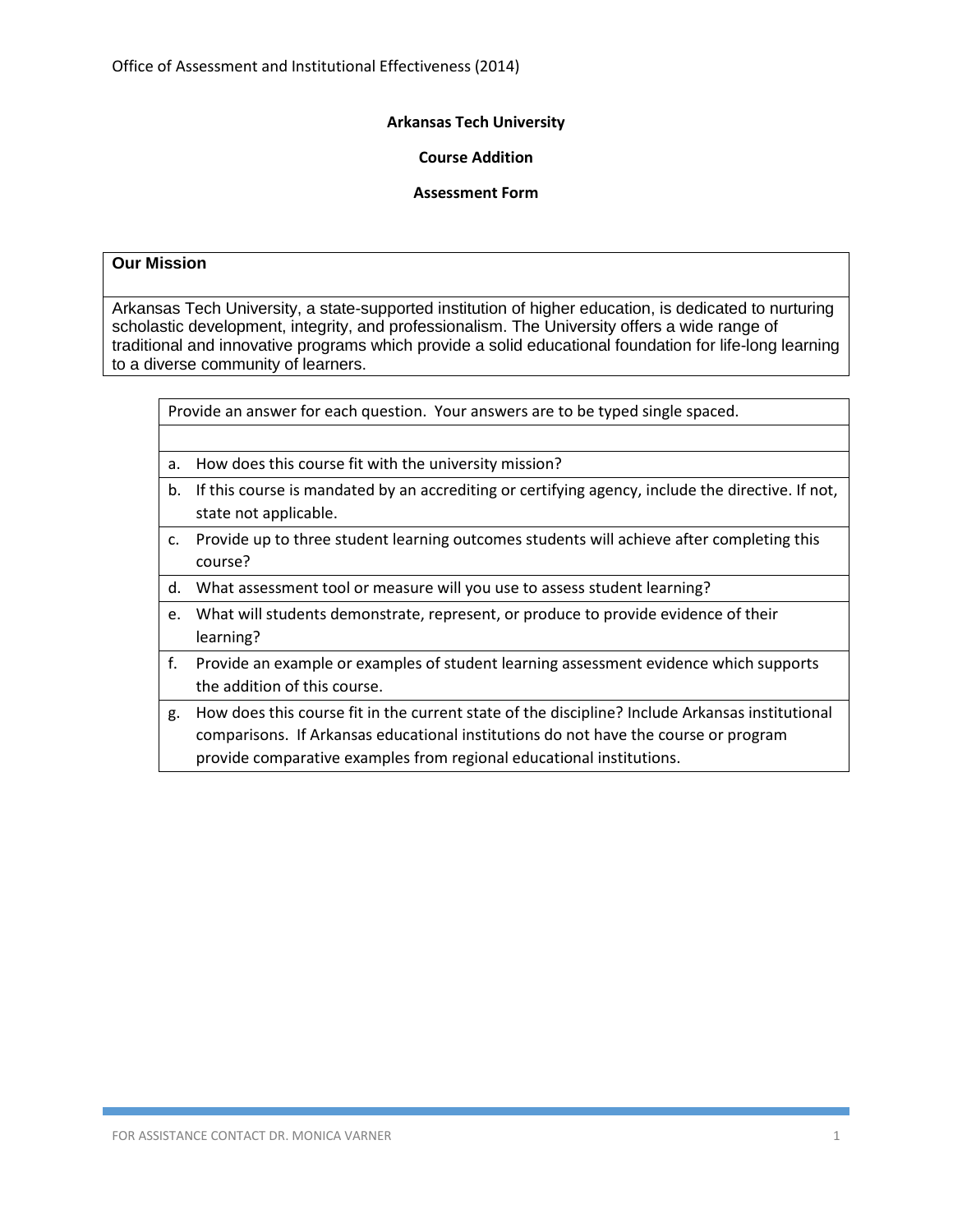### **Course Addition**

#### **Assessment Form**

#### **Our Mission**

|  | Provide an answer for each question. Your answers are to be typed single spaced. |  |  |  |
|--|----------------------------------------------------------------------------------|--|--|--|
|--|----------------------------------------------------------------------------------|--|--|--|

- a. How does this course fit with the university mission? SOC 4233/HIST 4233 Seminar in Qualitative Research will provide students the opportunity to enhance "scholastic development" in qualitative research methods and strategies. The dual listed course will serve Sociology and History majors, as well as other majors who desire to include the course in their major.
- b. If this course is mandated by an accrediting or certifying agency, include the directive. If not, state not applicable. Not Applicable.
- c. Provide up to three student learning outcomes students will achieve after completing this course? Students will (1) understand the concepts, methods, and characteristics of qualitative research; (2) design a discipline specific qualitative research study; and (3) evaluate the quality and rigor of discipline specific qualitative research studies.
- d. What assessment tool or measure will you use to assess student learning? Exams, Qualitative Research Design and Analysis Assignment, Oral Presentation of Research Study, and Evaluation of Discipline Specific Qualitative Research Studies.
- e. What will students demonstrate, represent, or produce to provide evidence of their learning? Students will demonstrate the distinction between quantitative and qualitative research methods. Students will demonstrate knowledge of qualitative research studies utilizing in-depth interviewing, content analysis, field research, and historical comparative analyses. Students will be able to code, identify thematic categories, analyze qualitative research data and present it in a professional manner.
- f. Provide an example or examples of student learning assessment evidence which supports the addition of this course. Senior surveys completed in the past three cycles included comments from students from history majors and sociology majors desiring a course in qualitative research methods, they believe a course in qualitative research will enhance their research skills and will be advantageous for graduate school preparation or employment. Annual assessment reports for BS in Sociology and BA in History revealed that students completing SOC 4953 and HIST 4953 Undergraduate Research are having difficulty completing qualitative research. Students in the past two academic cycles did not meet the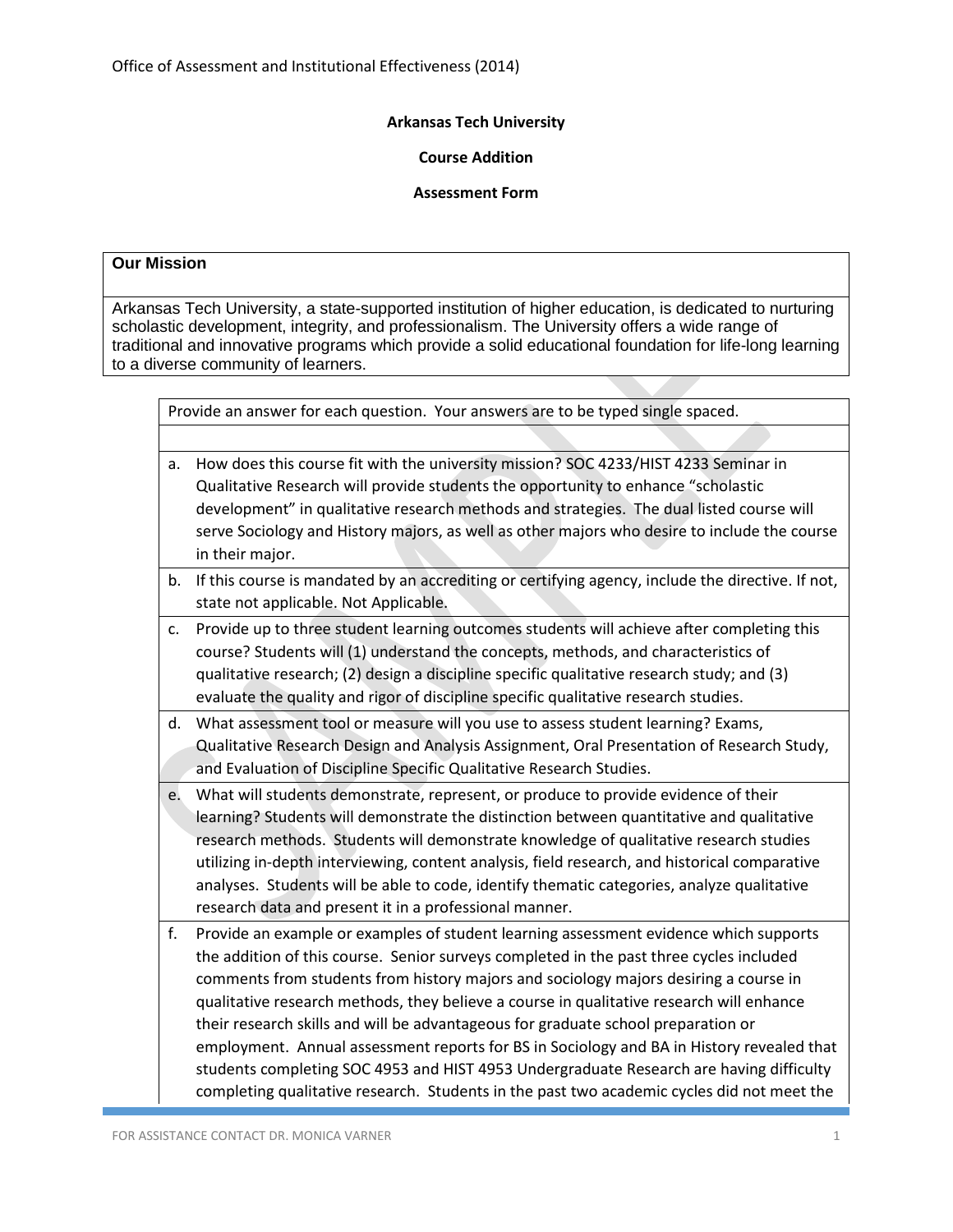assessment performance standard and demonstrated difficulty developing and completing a qualitative research study. Ten percent of students taking the course performed at a D or lower and were required to retake the course.

g. How does this course fit in the current state of the discipline? Include Arkansas institutional comparisons. If Arkansas educational institutions do not have the course or program provide comparative examples from regional educational institutions. Arkansas State University, HIST 3333 The Practice of History; Henderson State University, HIST 4803 Seminar in History, and SOC 4213 Quantitative and Qualitative Research Methods; University of Arkansas, HIST 4893 Senior Capstone Seminar (research methods, current theories, emphasizes analysis, synthesis, and integration of primary source-based research).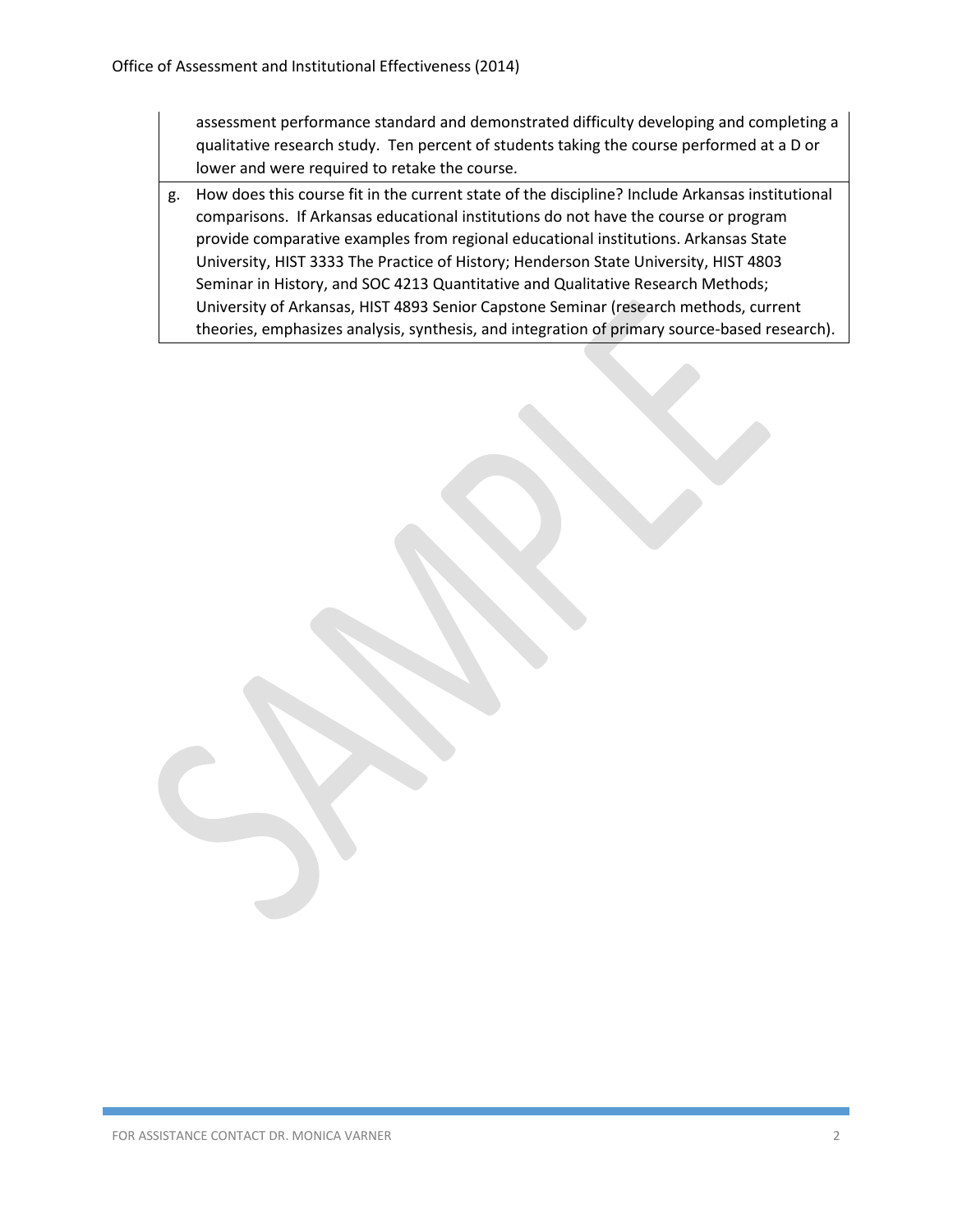### **Proposal for Change in Program**

#### **Assessment Form**

# **Our Mission**

|    | Provide an answer for each question. Your answers are to be typed single spaced.                |
|----|-------------------------------------------------------------------------------------------------|
|    |                                                                                                 |
| a. | How does the program change fit with the university mission?                                    |
| b. | If this change in the program is mandated by an accrediting or certifying agency, include the   |
|    | directive. If not, state not applicable.                                                        |
| C. | How will the program change impact learning for students enrolled in this program?              |
| d. | What will students demonstrate, represent, or produce to provide evidence of their learning     |
|    | once they complete the program?                                                                 |
| e. | Provide an example or examples of student learning assessment evidence which supports           |
|    | the changes in the program.                                                                     |
| f. | How does this course fit in the current state of the discipline? Include Arkansas institutional |
|    | comparisons. If Arkansas educational institutions do not have the course or program             |
|    | provide comparative examples from regional educational institutions.                            |
| g. | Attach a detailed assessment plan including three to five specific program student learning     |
|    | outcomes, means or instructional measures to assess each outcome, identify program              |
|    | courses where learning will be assessed, and performance standards or criteria for success      |
|    | which demonstrate student learning for each outcome. (Examples for assessment                   |
|    | plans/curriculum mapping can be found at the Office of Assessment and Institutional             |
|    | Effectiveness web page.)                                                                        |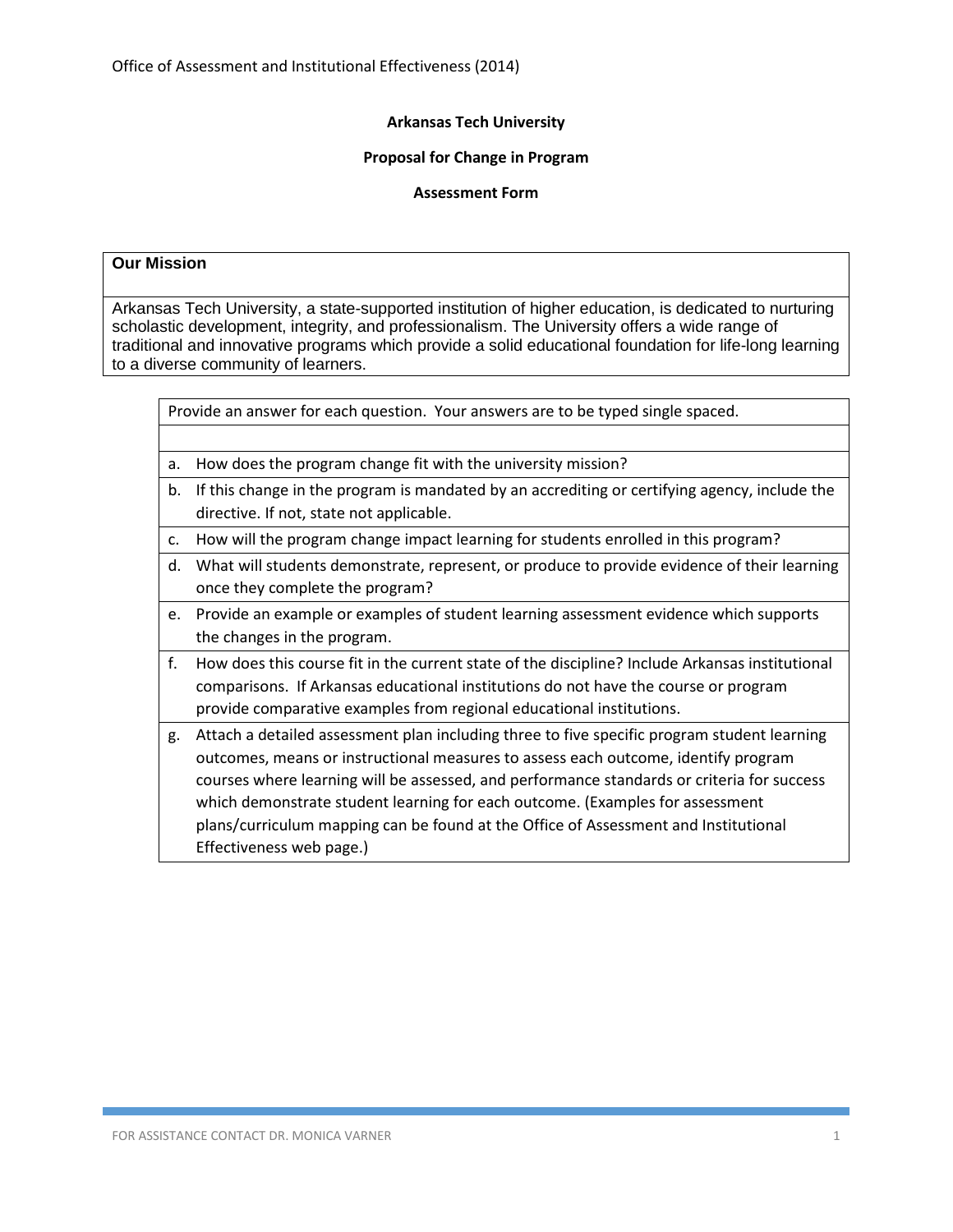### **Proposal for Change in Program**

### **Assessment Form**

# **Our Mission**

|  | Provide an answer for each question. Your answers are to be typed single spaced. |  |
|--|----------------------------------------------------------------------------------|--|
|  |                                                                                  |  |

- a. How does the program change fit with the university mission? The curricular changes to the Master of Science in Psychology will provide students the opportunity to enhance their "scholastic development" and advance "professionalism" in psychology while developing a "solid educational foundation" in college teaching.
- b. If this change in the program is mandated by an accrediting or certifying agency, include the directive. If not, state not applicable. Not Applicable.
- c. How will the program change impact learning for students enrolled in this program? Students will complete 30 hours in Psychology including 12 hours of required courses and 18 hours of psychology electives (with a minimum of 6 hours at the 6000 level). Students will complete an additional 15 hours in College Teaching. Students will develop competency in (1) designing and facilitating learning of psychology content; (2) creating an effective learning environment; (3) incorporating technology in the classroom; (4) assessing student learning; and (5) teaching research and professional development in the university context.
- d. What will students demonstrate, represent, or produce to provide evidence of their learning once they complete the program? Students will obtain advanced knowledge in psychology which provides sufficient breadth and depth to function in a variety of professional environments. Students will emphasize skills in psychological research, principles of psychology, and competency in college teaching and the enhancement of student learning.
- e. Provide an example or examples of student learning assessment evidence which supports the changes in the program. Post-graduate assessment reveals that 35% of students completing a MS in Psychology obtain full-time positions as college instructors in the state of Arkansas and surrounding states. The addition of the College Teaching track would provide an educational foundation for our students in college teaching and would enhance their preparation and competitiveness for a career in teaching. It will also increase the students' credentials when applying to doctorate programs in psychology which include a teaching assistantship. The changes in the program would also increase student's knowledge and skill in providing human service public education for non-profit agencies and medical facilities. The Occupational Outlook Handbook on Postsecondary Teaching reports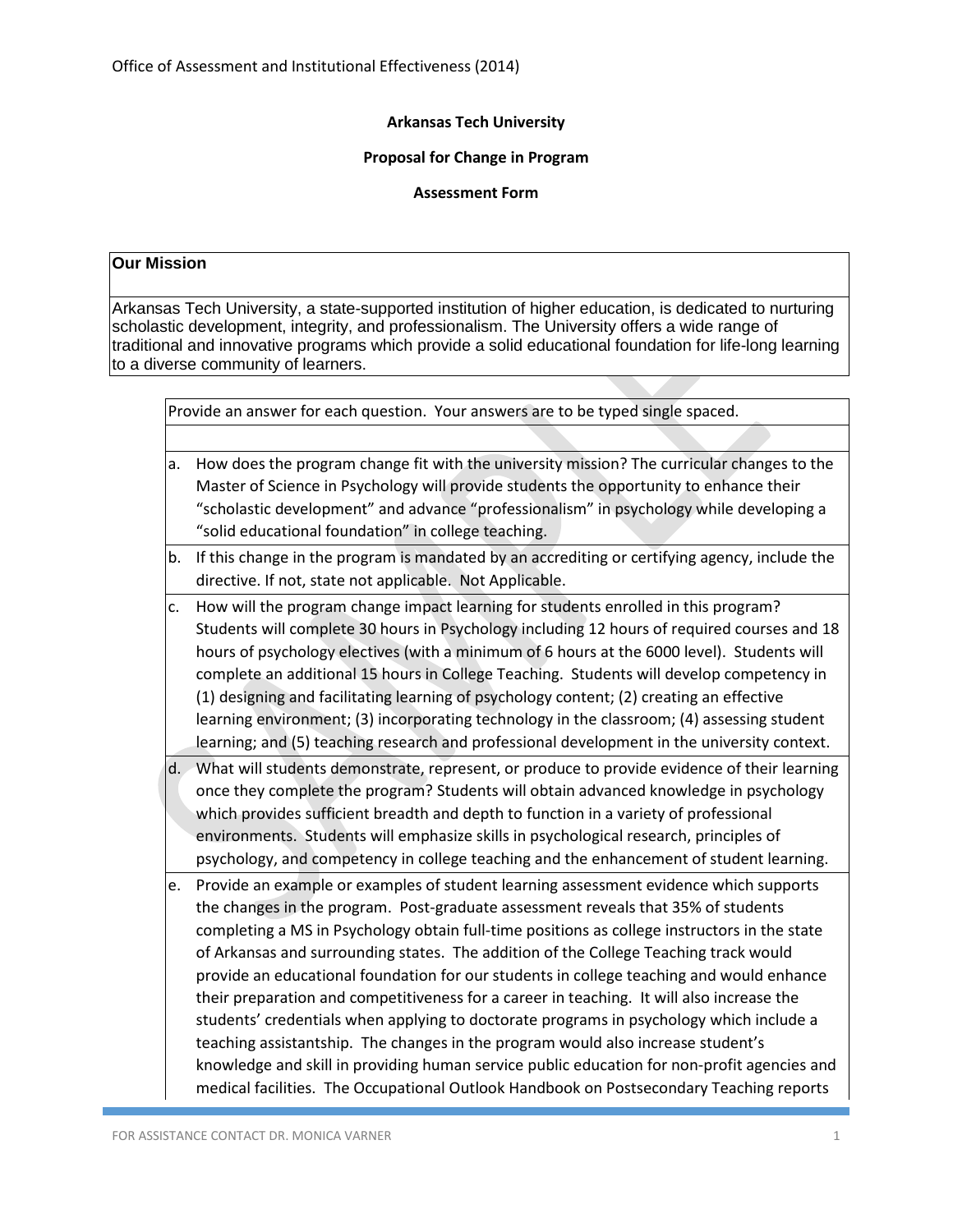that postsecondary teaching careers are expected to increase by 19% from 2012-2022, which is faster than the average for all occupations. The handbook also notes that work experience in teaching may be important for getting a postsecondary teaching position. This degree change will provide students the opportunity to develop the theoretical and practical application of teaching and learning while applying their skills in the classroom with students in the bachelors program in psychology.

- f. How does this course fit in the current state of the discipline? Include Arkansas institutional comparisons. If Arkansas educational institutions do not have the course or program provide comparative examples from regional educational institutions. Arkansas State University offers a Community College Teaching specialist program. The program focuses on the students' major field of study and prepares students for a career in college teaching.
- g. Attach a detailed assessment plan including three to five specific program student learning outcomes, means or instructional measures to assess each outcome, identify program courses where learning will be assessed, and performance standards or criteria for success which demonstrate student learning for each outcome. (Examples for assessment plans/curriculum mapping can be found at the Office of Assessment and Institutional Effectiveness web page.) See attached.

#### **Arkansas Tech University**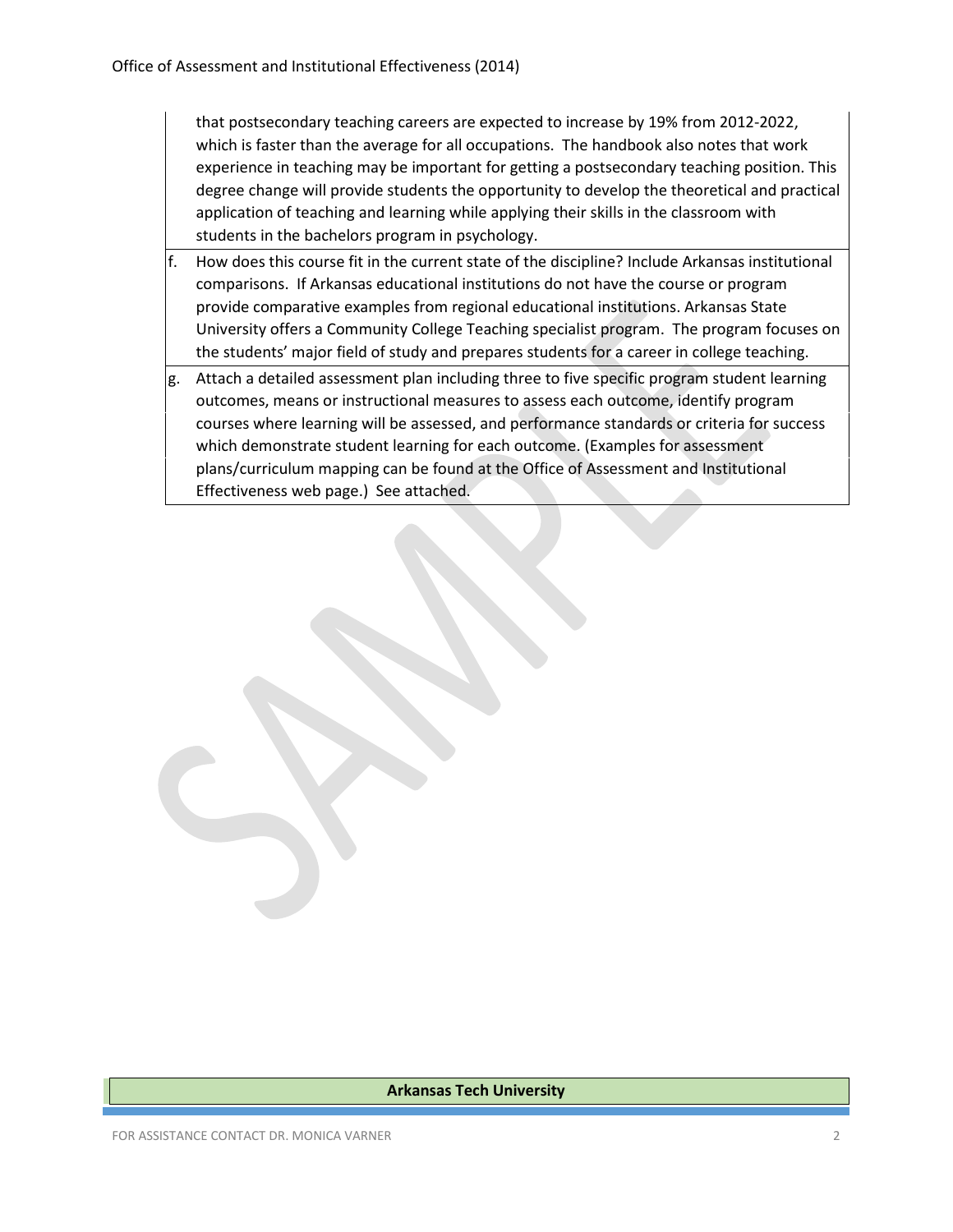# **Continuous Improvement Plan**

# **Annual Assessment Cycle**

**Academic Cycle: Change in Academic Program**

**Program: Masters in Psychology with College Teaching Track**

| Program<br><b>Objectives/Standards</b><br>(align with mission) | <b>Learning</b><br>Objectives/<br><b>Outcome</b><br><b>Assessment</b> | <b>Courses</b><br>(program core) | <b>Means of Assessment</b><br>(direct and indirect<br>measures) | <b>Criteria for</b><br><b>Success</b><br>(performance<br>standard) |
|----------------------------------------------------------------|-----------------------------------------------------------------------|----------------------------------|-----------------------------------------------------------------|--------------------------------------------------------------------|
|                                                                | (3-5 unless                                                           |                                  |                                                                 |                                                                    |
|                                                                | otherwise                                                             |                                  |                                                                 |                                                                    |
|                                                                | specified)                                                            |                                  |                                                                 |                                                                    |
| PO1: Provide                                                   | LO1: Students will                                                    | PSY 6003                         | Comprehensive Final                                             | High Pass 90-                                                      |
| knowledge of                                                   | demonstrate and                                                       | Principles in                    | Exam I                                                          | 100%                                                               |
| psychological                                                  | apply advanced                                                        | Psychology I                     | Comprehensive Final                                             | Pass 80-89%                                                        |
| principles.                                                    | principles in                                                         | PSY 6103                         | Exam II                                                         | Fail                                                               |
|                                                                | psychology.                                                           | Principles in                    |                                                                 |                                                                    |
|                                                                |                                                                       | Psychology II                    |                                                                 |                                                                    |
| PO2: Develop and                                               | LO2: Students will                                                    | PSY 6023                         | <b>Research Proposal</b>                                        | High Pass 90-                                                      |
| promote                                                        | design and                                                            | Research                         | <b>Research Report</b>                                          | 100%                                                               |
| opportunities for                                              | implement a                                                           | Design                           | <b>Oral Presentation</b>                                        | Pass 80-89%                                                        |
| psychological                                                  | psychological                                                         |                                  |                                                                 | Fail                                                               |
| research skills.                                               | research study.                                                       |                                  |                                                                 |                                                                    |
| PO3: Promote                                                   | LO3: Students will                                                    | PSY 6233                         | Course Syllabus                                                 | High Pass 90-                                                      |
| understanding of                                               | design and                                                            | Teaching                         | <b>Course Objectives</b>                                        | 100%                                                               |
| psychology teaching                                            | facilitate a                                                          | Strategies in                    | <b>Learning Outcomes</b>                                        | Pass 80-89%                                                        |
| strategies.                                                    | discipline specific                                                   | Psychology                       | <b>Online Discussion</b>                                        | Fail                                                               |
|                                                                | learning                                                              |                                  | <b>Applied Activities</b>                                       |                                                                    |
|                                                                | environment in a                                                      |                                  | Class Lectures                                                  |                                                                    |
|                                                                | psychology class.                                                     |                                  |                                                                 |                                                                    |
| PO4: Develop and                                               | LO4: Students will                                                    | PSY 6243                         | Theoretical                                                     | High Pass 90-                                                      |
| promote creative                                               | design and                                                            | Effective                        | Application of                                                  | 100%                                                               |
| competency for                                                 | implement                                                             | Learning                         | <b>Learning Styles</b>                                          | Pass 80-89%                                                        |
| effective learning                                             | motivational                                                          | Environments                     |                                                                 | Fail                                                               |
| environment in                                                 | learning activities                                                   | in Psychology                    | Active Learning with                                            |                                                                    |
| psychology.                                                    | in a psychology                                                       |                                  | <b>Learning Styles</b>                                          |                                                                    |
| PO5: Provide                                                   | class.<br>LO5: Students will                                          | PSY 6253                         |                                                                 |                                                                    |
|                                                                |                                                                       |                                  | <b>Student Learning</b>                                         | High Pass 90-                                                      |
| opportunities to                                               | implement a                                                           | Research and                     | Research and<br><b>Professional Portfolio</b>                   | 100%                                                               |
| develop research and                                           | professional                                                          | Professionalism                  |                                                                 | Pass 80-89%                                                        |
| professional                                                   | research                                                              | in Psychology                    | in Psychology                                                   | Fail                                                               |
| development in                                                 | assignment in a                                                       |                                  |                                                                 |                                                                    |
| psychology.                                                    | psychology class.                                                     |                                  |                                                                 |                                                                    |
| PO6: Provide a                                                 | LO6A: Post                                                            | Six months                       | Post Graduation                                                 | Students will                                                      |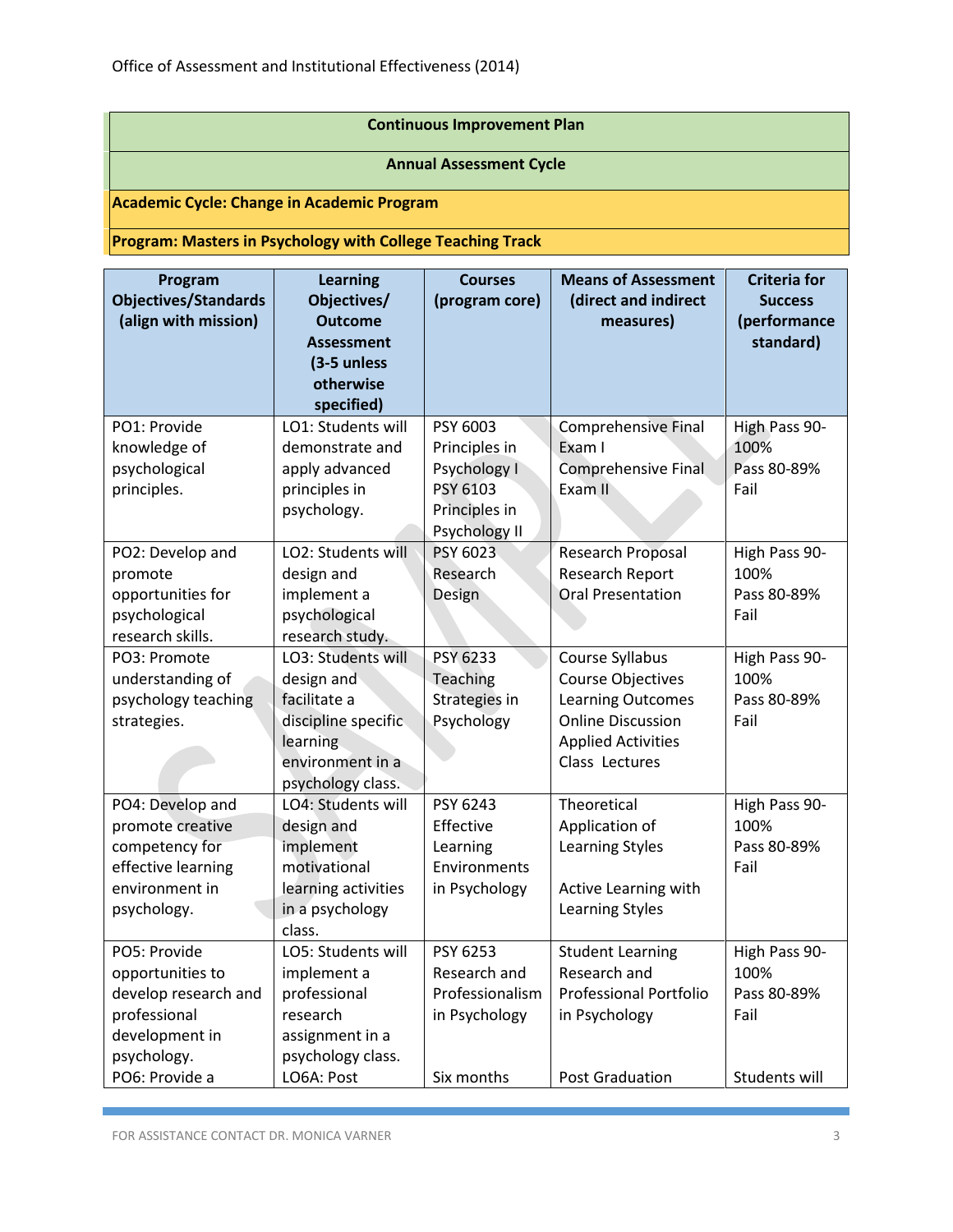|                    |                  | <b>Assessment Plan Implementation</b> |                              |                 |
|--------------------|------------------|---------------------------------------|------------------------------|-----------------|
|                    |                  | <b>Assessment Process</b>             |                              |                 |
|                    |                  |                                       |                              |                 |
|                    | preparation.     |                                       |                              |                 |
|                    | performance and  |                                       |                              | scale.          |
|                    | evaluate student |                                       |                              | higher on a 4.0 |
|                    | employers will   |                                       | Survey                       | at a 3.5 or     |
|                    | graduation       |                                       | <b>Employer Satisfaction</b> | performance     |
| employment.        | LO6B: Post-      |                                       | <b>Post Graduation</b>       | rate students'  |
| students for       |                  |                                       |                              | Employers will  |
| prepares graduate  | for employment.  |                                       |                              |                 |
| Teaching and       | and preparation  |                                       |                              |                 |
| Psychology/College | academic program |                                       |                              | scale.          |
| knowledge of       | evaluate their   |                                       |                              | higher on a 4.0 |
| which advances the | students will    | graduation                            | Survey                       | at a 3.5 or     |
| quality program    | graduation       | after                                 | <b>Student Satisfaction</b>  | rate program    |

| <b>Assessment</b>                                                                                                                | <b>CPGE Form or</b><br><b>Department</b><br><b>Method</b> | <b>CPGE System or</b><br><b>Department</b><br><b>Method</b>                                              | <b>Use of Results for</b><br>Improvement                  |                                                |
|----------------------------------------------------------------------------------------------------------------------------------|-----------------------------------------------------------|----------------------------------------------------------------------------------------------------------|-----------------------------------------------------------|------------------------------------------------|
| PSY 6003<br><b>Course</b><br><b>Embedded</b><br>PSY 6103<br>PSY 6023<br>PSY 6233<br>PSY 6243<br><b>PSY 6253</b>                  |                                                           | CPGE system for<br>all courses.<br>Assessment data<br>will be submitted<br>annually                      | Review and<br>analyze ARGOS<br>report for core<br>courses | Course,<br>instructional or<br>program changes |
| <b>Indirect and</b><br>Post assessment<br><b>Direct Measures</b><br>survey for<br><b>Alignment</b><br>graduates and<br>employers |                                                           | Department<br>method: post<br>assessment<br>survey link will be<br>sent to graduates<br>by email or mail | Analyze survey<br>results                                 | Program and<br>curriculum<br>changes           |
|                                                                                                                                  |                                                           | <b>Continuous Improvement Plan</b><br>Summarize each category from assessment results and conclusions.   |                                                           |                                                |
| <b>Categories of Improvement:</b>                                                                                                |                                                           | <b>Recommended Changes:</b>                                                                              |                                                           |                                                |
| <b>Student Learning</b><br>А.                                                                                                    |                                                           | Course Embedded Student Learning Outcome Assessment                                                      |                                                           |                                                |
| <b>B.</b>                                                                                                                        | <b>Instruction and Curriculum</b>                         | Course Embedded Student Learning Outcome Assessment                                                      |                                                           |                                                |
| C.<br>Assessment                                                                                                                 |                                                           | Evaluate assessment process from Student Learning reports.                                               |                                                           |                                                |
| D.<br>Program Quality                                                                                                            |                                                           | Evaluate program quality from post-graduate survey and<br>employer satisfaction survey.                  |                                                           |                                                |
| Ε.<br><b>Budget</b>                                                                                                              |                                                           | Budget requests supported by student learning and program                                                |                                                           |                                                |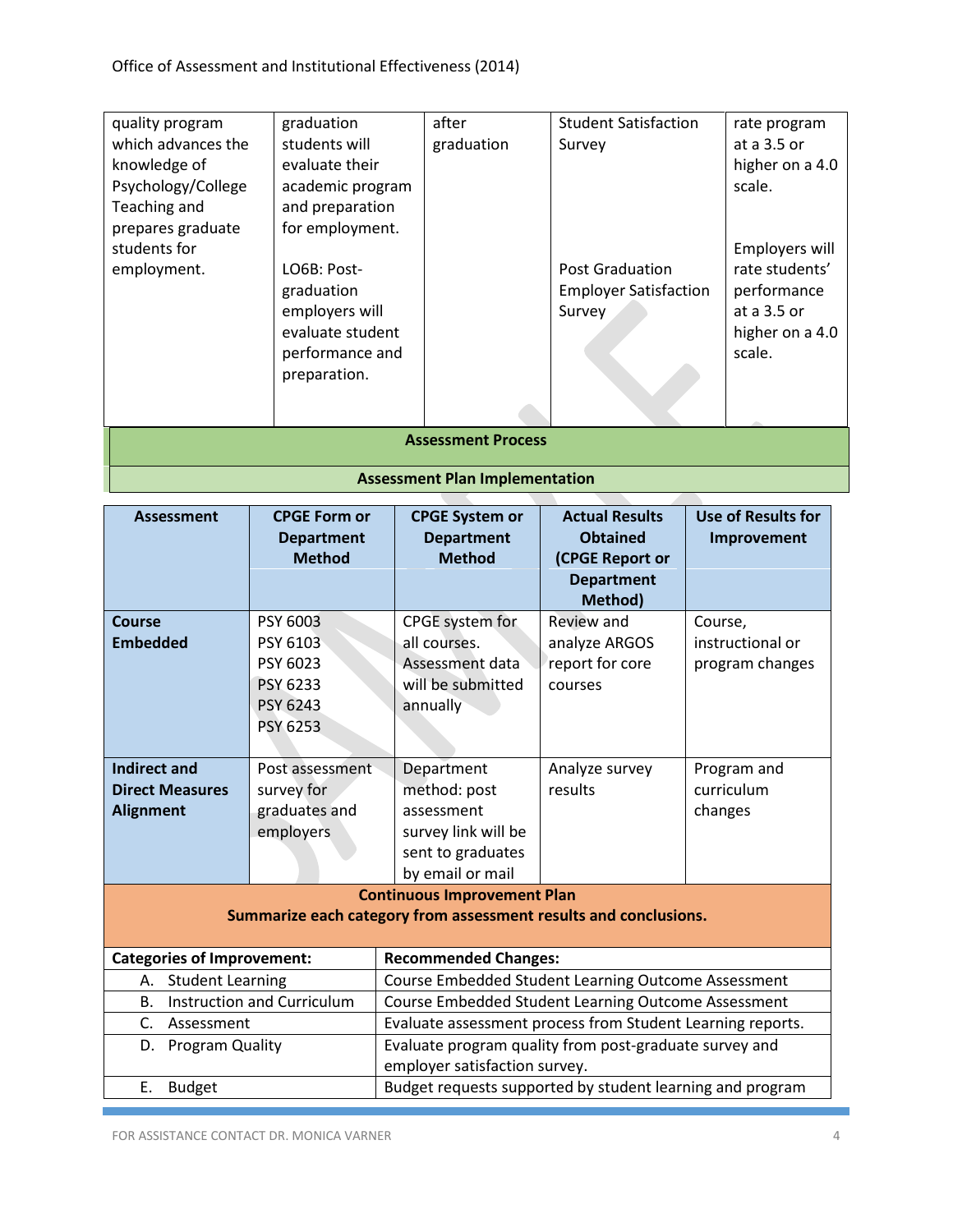|--|--|--|

| Complete Annual Continuous Improvement Report form upload in TracDat documents section.                                                                              |
|----------------------------------------------------------------------------------------------------------------------------------------------------------------------|
| <b>ARKANSAS TECH UNIVERSITY</b><br><b>Department of:</b><br><b>Behavioral Sciences</b><br><b>Degree: Masters of Science in Psychology/College</b><br><b>Teaching</b> |
| <b>For Academic Year/Cycle:</b>                                                                                                                                      |
|                                                                                                                                                                      |

#### *ANALYSIS OF EVIDENCE OF CONTINUOUS IMPROVEMENT PROGRAM STUDENT LEARNING*

*1) For all student learning objectives, describe the means of assessment and criteria for success used, as well as the sampling methods and sample sizes. For each measure summarize the Argos report CPGE (Course, Program, General Education Assessment System) results of the activity measured and explanation of student learning strengths and weaknesses. Finally, indicate whether the criteria for success were met or not.* 

| A.<br><b>Program</b><br><b>Student Learning Objectives</b> | Б.<br><b>Means of Assessment,</b><br><b>Criteria for Success,</b><br>Courses, and<br><b>Sample Size</b> | C.<br><b>Results</b><br><b>Summarize Student Learning Argos Report</b> | D.<br><b>Criteria for Success</b><br><b>Met or Not Met</b> |
|------------------------------------------------------------|---------------------------------------------------------------------------------------------------------|------------------------------------------------------------------------|------------------------------------------------------------|
|                                                            |                                                                                                         |                                                                        |                                                            |

*2) State any proposed instructional or assessment changes to be implemented for the next academic year. Explain the rationale for these changes and how they will impact student learning and other considerations, such as curriculum, academic program, or assessment process. If no changes are planned, simply state "No changes are planned." Followed by an explanation of why no changes are planned.*

| <b>Student Learning Outcome</b><br><b>Instructional, Curriculum,</b><br><b>Assessment Changes</b><br>Changes |  | <b>Rationale for Changes</b> | <b>Impact of Planned Changes on</b><br><b>Student Learning</b> |
|--------------------------------------------------------------------------------------------------------------|--|------------------------------|----------------------------------------------------------------|
|                                                                                                              |  |                              |                                                                |

*Attach Student Learning Objective Argos Reports.*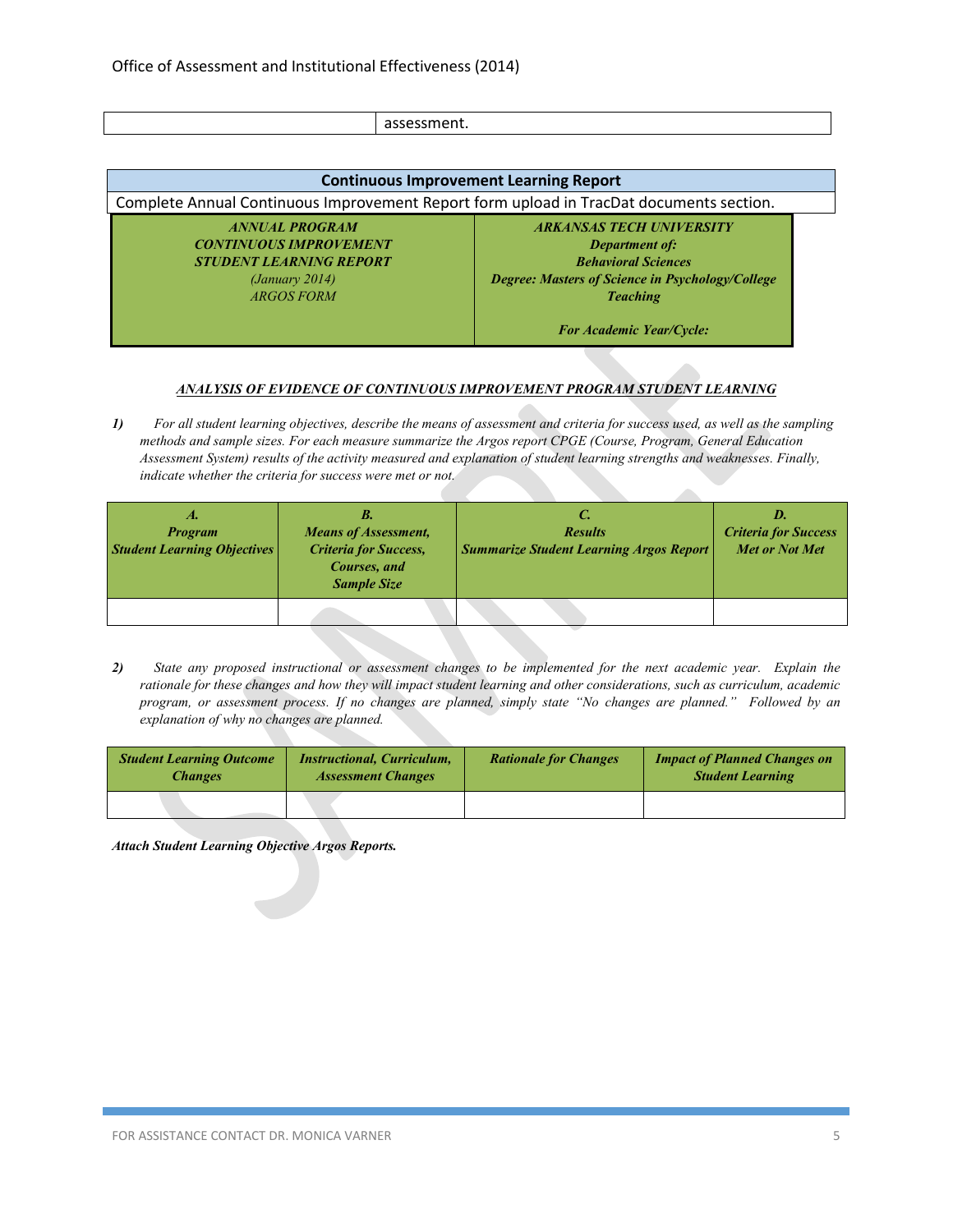#### **Proposal for New Program Assessment Form**

#### **Our Mission**

Arkansas Tech University, a state-supported institution of higher education, is dedicated to nurturing scholastic development, integrity, and professionalism. The University offers a wide range of traditional and innovative programs which provide a solid educational foundation for life-long learning to a diverse community of learners.

- a. How does this proposal for the new program fit with the university mission?
- b. If this program is mandated by an accrediting or certifying agency, include the directives. If not, state not applicable.
- c. How will this new program enhance learning for students enrolled in the program?
- d. What will students demonstrate, represent, or produce to provide evidence of their learning once they complete the program?
- e. Provide an example or examples of assessment evidence which supports adding this new program.
- f. How does this course fit in the current state of the discipline? Include Arkansas institutional comparisons. If Arkansas educational institutions do not have the program provide comparative examples from regional educational institutions.
- g. Attach a detailed assessment plan including three to five specific program student learning outcomes, means or instructional measures to assess each outcome, identify program courses where learning will be assessed, and performance standards or criteria for success which demonstrate student learning for each outcome. (Examples for assessment plans/curriculum mapping can be found at the Office of Assessment and Institutional Effectiveness web page.)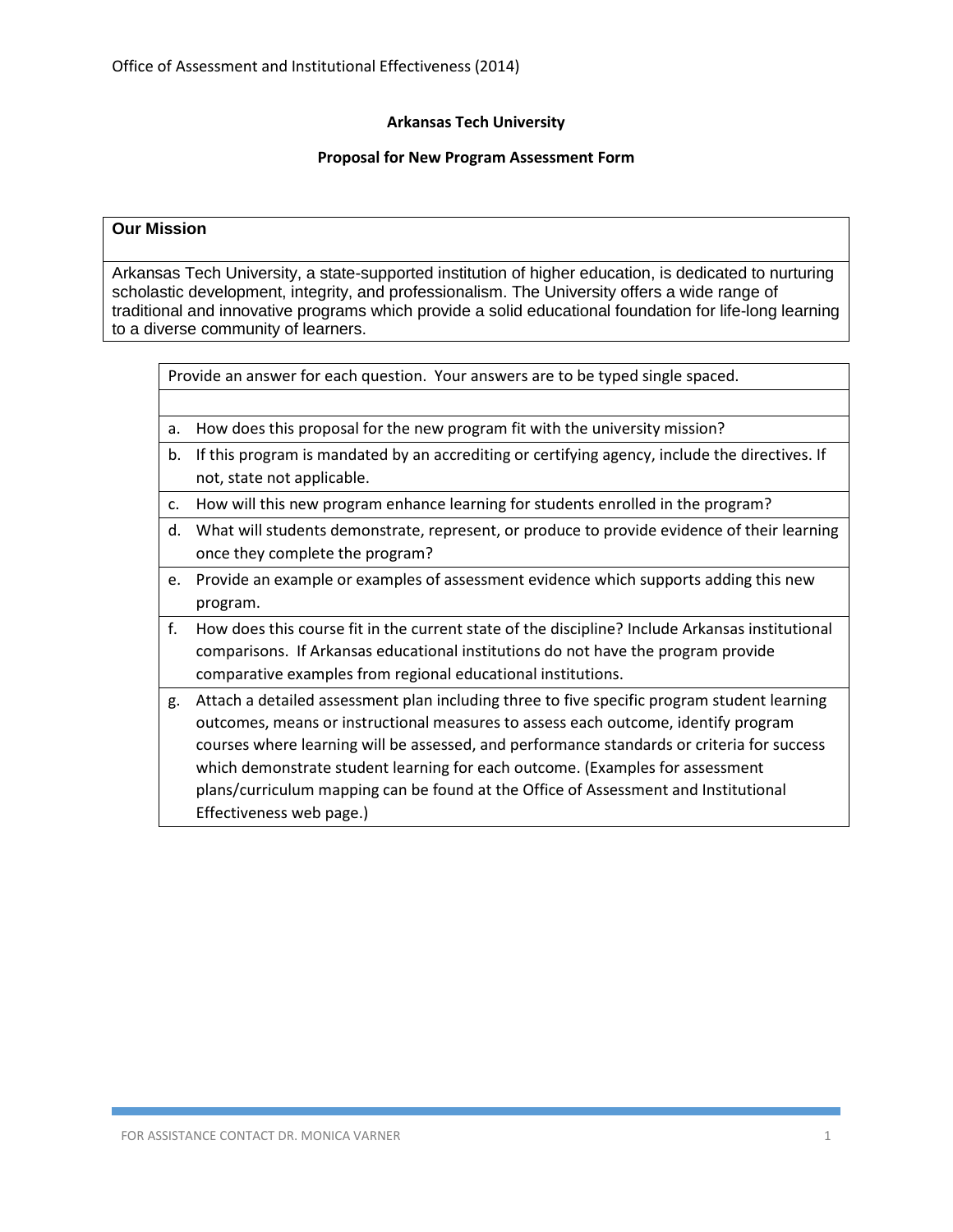### **Proposal for New Program Assessment Form**

# **Our Mission**

Arkansas Tech University, a state-supported institution of higher education, is dedicated to nurturing scholastic development, integrity, and professionalism. The University offers a wide range of traditional and innovative programs which provide a solid educational foundation for life-long learning to a diverse community of learners.

|    | Provide an answer for each question. Your answers are to be typed single spaced.                                                                                                                                                                                                                                                                                                                                                                                                                                                                                                                                                                                                                                                                                                                                                                                                                                                                                                          |  |  |
|----|-------------------------------------------------------------------------------------------------------------------------------------------------------------------------------------------------------------------------------------------------------------------------------------------------------------------------------------------------------------------------------------------------------------------------------------------------------------------------------------------------------------------------------------------------------------------------------------------------------------------------------------------------------------------------------------------------------------------------------------------------------------------------------------------------------------------------------------------------------------------------------------------------------------------------------------------------------------------------------------------|--|--|
|    |                                                                                                                                                                                                                                                                                                                                                                                                                                                                                                                                                                                                                                                                                                                                                                                                                                                                                                                                                                                           |  |  |
| a. | How does this proposal for the new program fit with the university mission? The Master's<br>degree in Counseling Psychology will provide students in central Arkansas an "innovative"<br>"professional" degree to obtain a counseling license as well as the required course work to<br>complete a doctorate in Counseling, Psychology, or Professional Psychology.                                                                                                                                                                                                                                                                                                                                                                                                                                                                                                                                                                                                                       |  |  |
| b. | If this program is mandated by an accrediting or certifying agency, include the directives. If<br>not, state not applicable. The Master's in Counseling Psychology licensure track course<br>requirements are mandated by the Arkansas Board of Examiners in Counseling. The course<br>standards require core curriculum, students must make a "B" or higher in each of the<br>required 60 semester graduate hours. The course descriptions must follow the 2001<br>Standards Council for Accreditation of Counseling and Related Education Programs<br>(CACREP).                                                                                                                                                                                                                                                                                                                                                                                                                         |  |  |
| c. | How will this new program enhance learning for students enrolled in the program? The<br>Masters of Science in Counseling Psychology will provide students a new opportunity to<br>complete the required course work necessary to obtain a counseling license in the state of<br>Arkansas. The program requires 60 hours of course work which includes 42 hours of<br>required courses. Students who complete the degree and obtain a counseling license will<br>meet the requirements to become a National Board Certified Counselor in addition to their<br>state license. The students will also complete 100 clock hours for their practicum which<br>includes direct service with clients, and 600 clock hours for the internships which includes<br>240 hours of direct service and one hour per week of individual and/or triadic supervision.<br>Students will have the opportunity to become familiar with a variety of professional<br>activities in addition to direct service. |  |  |
| d. | What will students demonstrate, represent, or produce to provide evidence of their learning<br>once they complete the program? Students will be able to apply for a counseling license.<br>When their counseling license application is approved they will apply to take the National<br>Certified Counseling Exam and begin the process to become a Licensed Professional                                                                                                                                                                                                                                                                                                                                                                                                                                                                                                                                                                                                                |  |  |

Counselor. Students will also meet the qualifications to become a master's level mental health provider in the state of Arkansas under supervision while obtaining their license. Students will be able to obtain teaching positions as an instructor for state community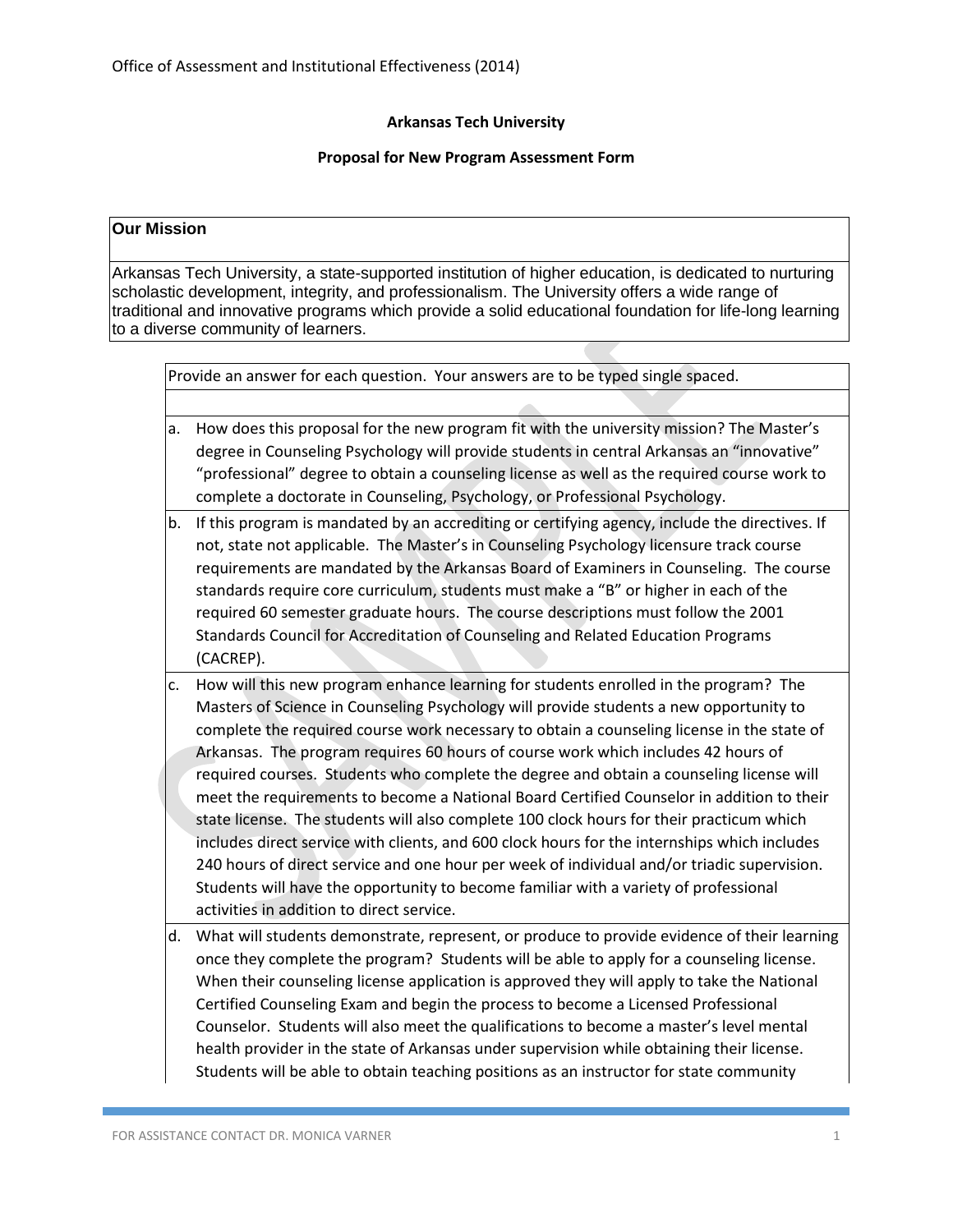colleges and serve as an adjunct instructor for regional universities. Students completing this degree will qualify for human service positions for government and private non-profit agencies.

- e. Provide an example or examples of assessment evidence which supports adding this new program. The senior survey and senior focus groups for the past three cycles have included comments from students requesting that the Department of Behavioral Sciences provide a masters in Counseling Psychology with a counseling licensure track. The Occupational Outlook Handbook for Arkansas states Mental Health Counselors are needed in this area. The demographics for Mental Health Counselors from the U.S. Bureau of Labor Statistics are median salary of \$41,500, entry level education Master's degree, requirement of Internships/residency, 166, 300 jobs, with an increase of 29% from 2012-2022, and an employment change of 42,200 jobs as a Mental Health Counselor.
- f. How does this course fit in the current state of the discipline? Include Arkansas institutional comparisons. If Arkansas educational institutions do not have the program provide comparative examples from regional educational institutions. The University of Central Arkansas offers a similar master's program in Mental Health Counseling, due to the growth of this field the two degrees will not compete for the same students. A benefit for our students is UCA offers a Ph.D. in Counseling Psychology. The Master's in Counseling Psychology at ATU would align with UCA's doctorate specifically the evidence-based psychological services and the alignment of research and practice settings. Arkansas State University offers a master's in Rehabilitation Counseling which requires different core requirements as well as certificate in Addiction Counseling.
- g. Attach a detailed assessment plan including three to five specific program student learning outcomes, means or instructional measures to assess each outcome, identify program courses where learning will be assessed, and performance standards or criteria for success which demonstrate student learning for each outcome. (Examples for assessment plans/curriculum mapping can be found at the Office of Assessment and Institutional Effectiveness web page.) See attached.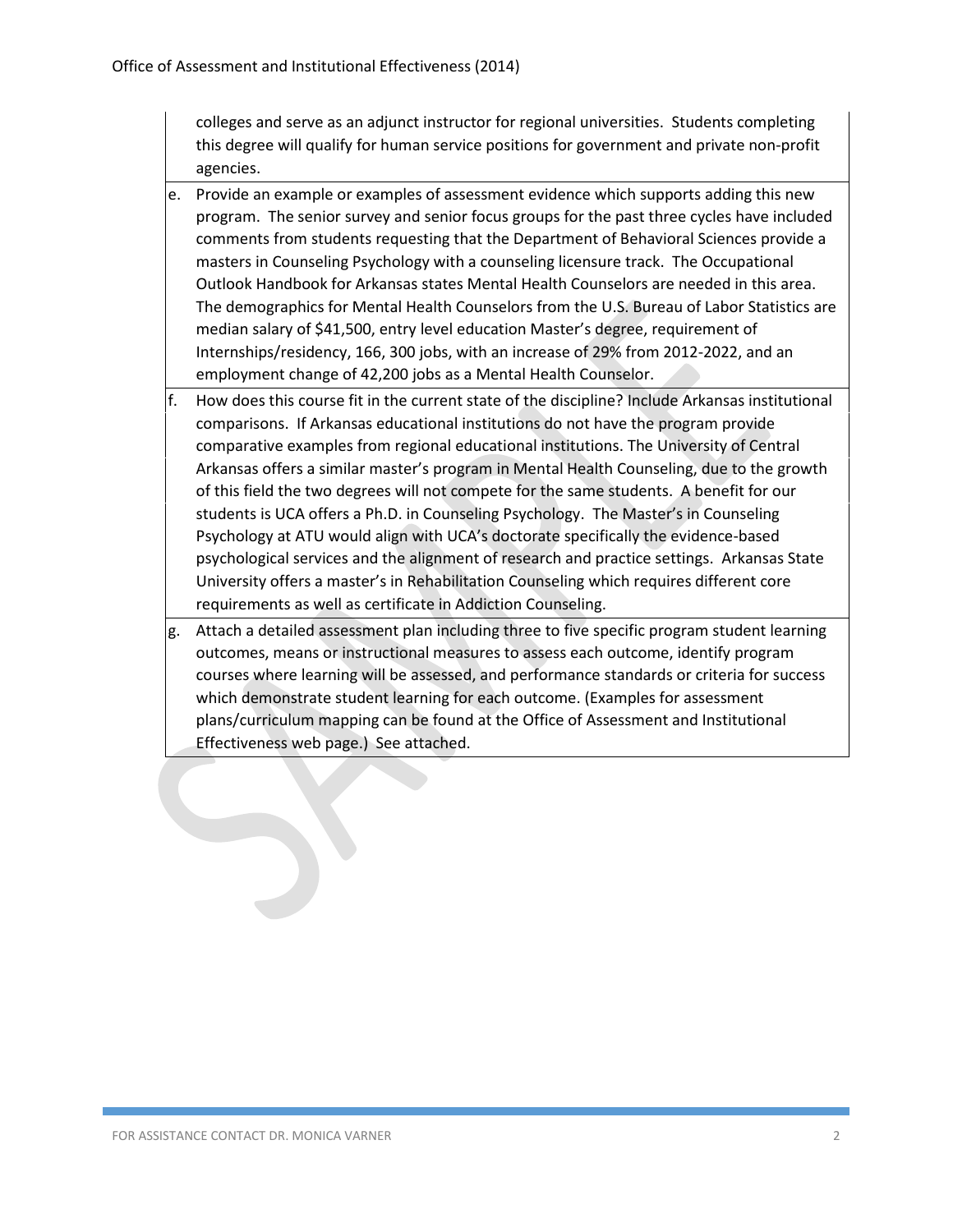| <b>Arkansas Tech University</b>                             |  |  |
|-------------------------------------------------------------|--|--|
| <b>Continuous Improvement Plan</b>                          |  |  |
| <b>Annual Assessment Cycle</b>                              |  |  |
| Academic Cycle: New Program Proposal                        |  |  |
| <b>Program: Masters of Science in Counseling Psychology</b> |  |  |

| Program<br><b>Objectives/Standards</b><br>(align with mission)                                                                                                         | <b>Learning</b><br>Objectives/<br><b>Outcome</b><br><b>Assessment</b><br>(3-5 unless<br>otherwise<br>specified)                                                         | <b>Courses</b><br>(program<br>core)                                                              | <b>Means of Assessment</b><br>(direct and indirect<br>measures)                                                                                                       | <b>Criteria for</b><br><b>Success</b><br>(performance<br>standard) |  |
|------------------------------------------------------------------------------------------------------------------------------------------------------------------------|-------------------------------------------------------------------------------------------------------------------------------------------------------------------------|--------------------------------------------------------------------------------------------------|-----------------------------------------------------------------------------------------------------------------------------------------------------------------------|--------------------------------------------------------------------|--|
| PO1: To foster an<br>understanding of<br>counseling theories<br>and counseling<br>concepts to prepare<br>graduate students for<br>a career in the<br>counseling field. | LO1: Students will<br>apply counseling<br>theoretical<br>perspectives and<br>concepts to<br>counseling best<br>practices.                                               | CP 5243<br>Counseling<br>Psychology<br>Theory and<br>Practice<br>CP 5303<br>Human<br>Development | Theory and Practice<br>Case Study Analysis<br><b>Final Comprehensive</b><br>exam of theories of<br>individual and family<br>development and<br>transition across time | High Pass 90-<br>100%<br>Pass 80-89%                               |  |
| PO2: Promote<br>counseling ethics and<br>professionalism for<br>preparation in the<br>counseling field.                                                                | LO2: Students will<br>demonstrate an<br>advanced<br>understanding of<br>counseling<br>professional ethics<br>and apply ethical<br>standards in a<br>counseling setting. | CP 5333<br>Counseling<br>Professional<br>Identity<br>CP 5803<br>Internship I                     | <b>Ethical Standards of</b><br>ACA comprehensive<br>exam.<br><b>Supervisor Evaluation</b>                                                                             | High Pass 90-<br>100%<br>Pass 80-89%                               |  |
| PO3: Advance a<br>multicultural<br>perspective.<br>PO4: Provide                                                                                                        | LO3: Students will<br>demonstrate a<br>multicultural<br>perspective and<br>promote cultural<br>sensitivity.<br>LO4: Students will                                       | CP 5133<br>Multicultural<br>Counseling<br>CP 5703<br>Counseling<br>Practicum<br>CP 5903          | Multicultural<br><b>Counseling Reflection</b><br>Journal and case<br>study analysis<br><b>Supervisor Evaluation</b><br><b>Supervisor Evaluation</b>                   | High Pass 90-<br>100%<br>Pass 80-89%<br>High Pass 90-              |  |
| knowledge and<br>expertise in evidence                                                                                                                                 | demonstrate and<br>apply counseling                                                                                                                                     | Internship II                                                                                    |                                                                                                                                                                       | 100%<br>Pass 80-89%                                                |  |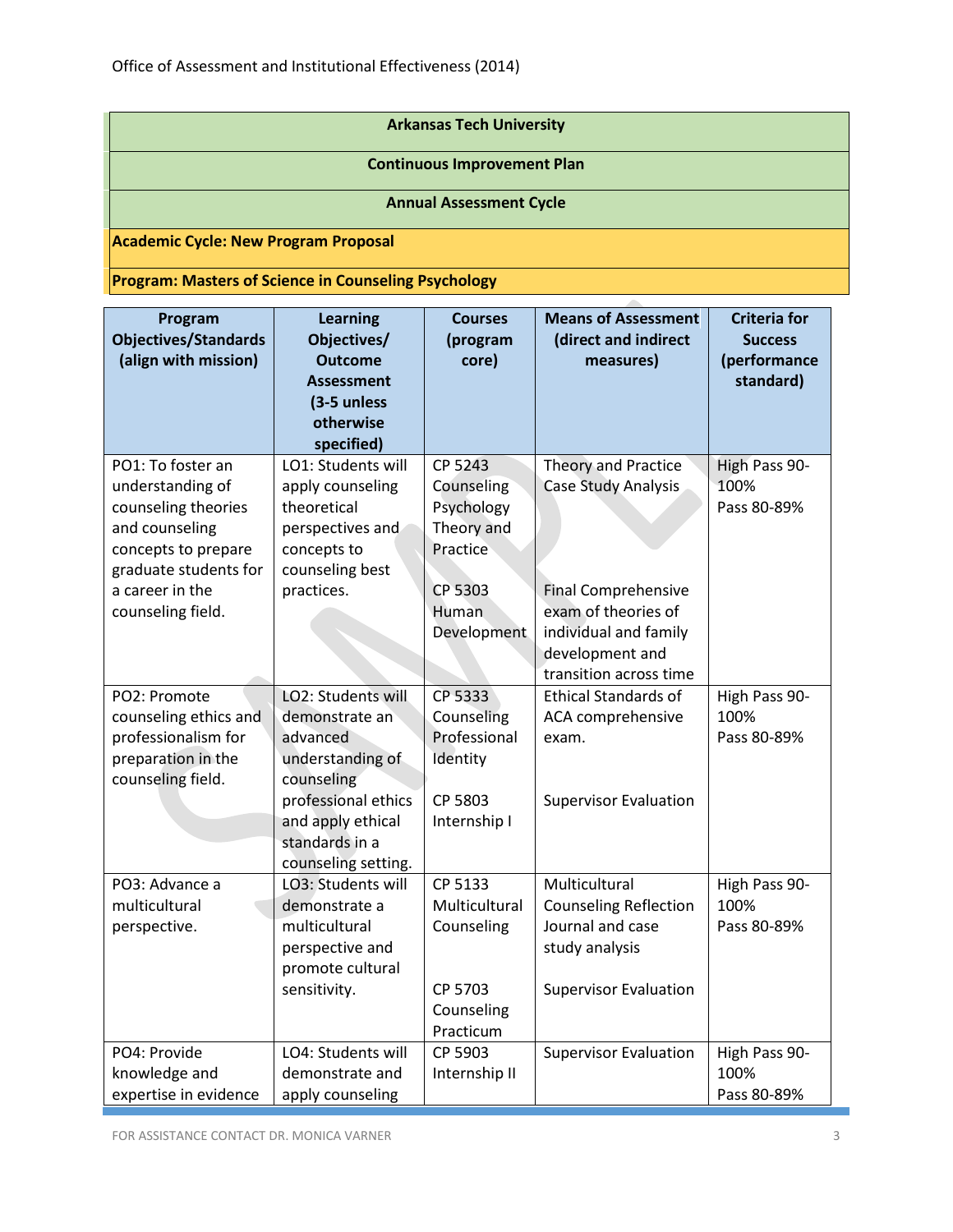| based best practices      | best practices in a |              |                              |                       |
|---------------------------|---------------------|--------------|------------------------------|-----------------------|
| in counseling             | counseling setting. |              |                              |                       |
| psychology.               |                     |              |                              |                       |
| PO <sub>5</sub> : Promote | LO5: Students will  | CP 5943      | Counseling                   | High Pass 90-         |
| intellectual              | synthesize,         | Research and | Psychology Portfolio         | 100%                  |
| scholarship in the        | evaluate, and       | Program      |                              | Pass 80-89%           |
| counseling field.         | apply counseling    | Evaluation   |                              |                       |
|                           | research.           |              | Oral Defense and             |                       |
|                           |                     |              | <b>Public Presentation</b>   |                       |
| PO6: Provide a            | LO6A: Students      | CP 5943      | <b>Student Satisfaction</b>  | Students will         |
| quality program           | will evaluate their | Research and | Survey                       | rate program          |
| which advances the        | academic program    | Program      |                              | at a $3.5$ or         |
| knowledge of              | and preparation     | Evaluation   |                              | higher on a 4.0       |
| Counseling                | for licensure and   |              |                              | scale.                |
| Psychology and            | employment.         |              |                              |                       |
| prepares graduate         |                     |              |                              |                       |
| students for              | LO6B: Post-         | Six months   | <b>Employer Satisfaction</b> | <b>Employers will</b> |
| counseling licensure      | graduation,         | after        | Survey                       | rate students'        |
| and employment.           | employers will      | graduation   |                              | performance           |
|                           | evaluate student    |              |                              | at a 3.5 or           |
|                           | performance and     |              |                              | higher on a 4.0       |
|                           | preparation.        |              |                              | scale.                |
|                           |                     |              |                              |                       |

| <b>Assessment Plan Implementation</b>                             |                                                                                      |                                                                                      |                                                                                             |                                                 |  |
|-------------------------------------------------------------------|--------------------------------------------------------------------------------------|--------------------------------------------------------------------------------------|---------------------------------------------------------------------------------------------|-------------------------------------------------|--|
| <b>Assessment</b>                                                 | <b>CPGE Form or</b><br><b>Department</b><br><b>Method</b>                            | <b>CPGE System or</b><br><b>Department</b><br><b>Method</b>                          | <b>Actual Results</b><br><b>Obtained</b><br>(CPGE Report or<br><b>Department</b><br>Method) | <b>Use of Results for</b><br>Improvement        |  |
| <b>Course</b><br><b>Embedded</b>                                  | CP 5243<br>CP 5303<br>CP 5333<br>CP 5803<br>CP 5133<br>CP 5703<br>CP 5903<br>CP 5943 | CPGE system for<br>all courses.<br>Assessment data<br>will be submitted<br>annually. | Review and<br>analyze ARGOS<br>report for core<br>courses.                                  | Course,<br>instructional or<br>program changes. |  |
| <b>Indirect and</b><br><b>Direct Measures</b><br><b>Alignment</b> | Graduate<br>students will<br>complete survey<br>in CP 5943.                          | Department<br>Method given in<br>final course and<br>sent to employers               | Analyze survey<br>results                                                                   | Program and<br>Curriculum<br>changes            |  |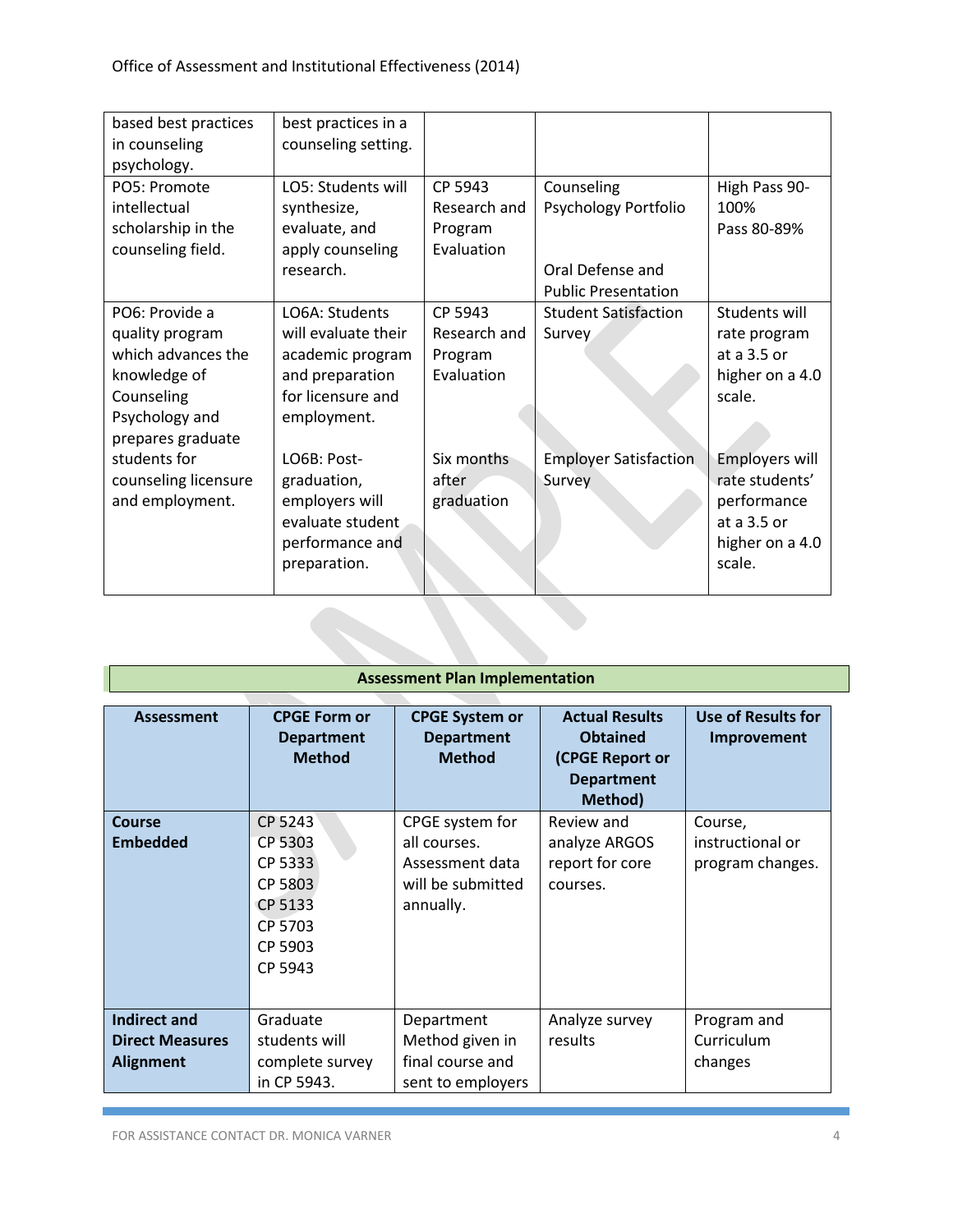|                                                                               | Mail or email                                                                            | during the first                                                 |  |  |
|-------------------------------------------------------------------------------|------------------------------------------------------------------------------------------|------------------------------------------------------------------|--|--|
|                                                                               | survey link to                                                                           | year.                                                            |  |  |
|                                                                               | employers.                                                                               |                                                                  |  |  |
|                                                                               |                                                                                          | <b>Continuous Improvement Plan</b>                               |  |  |
|                                                                               |                                                                                          | Summarize each category from assessment results and conclusions. |  |  |
|                                                                               |                                                                                          |                                                                  |  |  |
| <b>Categories of Improvement:</b>                                             |                                                                                          | <b>Recommended Changes:</b>                                      |  |  |
| <b>Student Learning</b><br>А.                                                 |                                                                                          | Course Embedded Student Learning Outcome Assessment              |  |  |
| В.                                                                            | <b>Instruction and Curriculum</b><br>Course Embedded Student Learning Outcome Assessment |                                                                  |  |  |
| C.                                                                            | Evaluate assessment from Student Learning Outcome results<br>Assessment                  |                                                                  |  |  |
| Evaluate changes from Student and Employer Satisfaction<br>D. Program Quality |                                                                                          |                                                                  |  |  |
|                                                                               |                                                                                          | Surveys                                                          |  |  |
| Ε.<br><b>Budget</b>                                                           |                                                                                          | Budget requests supported by student learning and program        |  |  |
|                                                                               |                                                                                          | assessment.                                                      |  |  |

| <b>Continuous Improvement Learning Report</b>                                           |                                                            |  |  |  |
|-----------------------------------------------------------------------------------------|------------------------------------------------------------|--|--|--|
| Complete Annual Continuous Improvement Report form upload in TracDat documents section. |                                                            |  |  |  |
| <b>ANNUAL PROGRAM</b>                                                                   | <b>ARKANSAS TECH UNIVERSITY</b>                            |  |  |  |
| <b>CONTINUOUS IMPROVEMENT</b>                                                           | <b>Department of:</b>                                      |  |  |  |
| <b>STUDENT LEARNING REPORT</b>                                                          | <b>Behavioral Sciences</b>                                 |  |  |  |
| (January 2014)                                                                          | <b>Degree: Masters of Science in Counseling Psychology</b> |  |  |  |
| <b>ARGOS FORM</b>                                                                       |                                                            |  |  |  |
|                                                                                         | <b>For Academic Year/Cycle:</b>                            |  |  |  |

#### *ANALYSIS OF EVIDENCE OF CONTINUOUS IMPROVEMENT PROGRAM STUDENT LEARNING*

*1) For all student learning objectives, describe the means of assessment and criteria for success used, as well as the sampling methods and sample sizes. For each measure summarize the Argos report CPGE (Course, Program, General Education Assessment System) results of the activity measured and explanation of student learning strengths and weaknesses. Finally, indicate whether the criteria for success were met or not.* 

| А.<br><b>Program</b><br><b>Student Learning Objectives</b> | В.<br><b>Means of Assessment,</b><br><b>Criteria for Success,</b><br>Courses, and<br><b>Sample Size</b> | <b>Results</b><br><b>Summarize Student Learning Argos Report</b> | D.<br><b>Criteria for Success</b><br><b>Met or Not Met</b> |
|------------------------------------------------------------|---------------------------------------------------------------------------------------------------------|------------------------------------------------------------------|------------------------------------------------------------|
|                                                            |                                                                                                         |                                                                  |                                                            |

*2) State any proposed instructional or assessment changes to be implemented for the next academic year. Explain the rationale for these changes and how they will impact student learning and other considerations, such as curriculum, academic program, or assessment process. If no changes are planned, simply state "No changes are planned." Followed by an explanation of why no changes are planned.*

| <b>Student Learning Outcome</b> | <b>Instructional, Curriculum,</b> | <b>Rationale for Changes</b> | <b>Impact of Planned Changes on</b> |
|---------------------------------|-----------------------------------|------------------------------|-------------------------------------|
| <i><b>Changes</b></i>           | <b>Assessment Changes</b>         |                              | <b>Student Learning</b>             |
|                                 |                                   |                              |                                     |